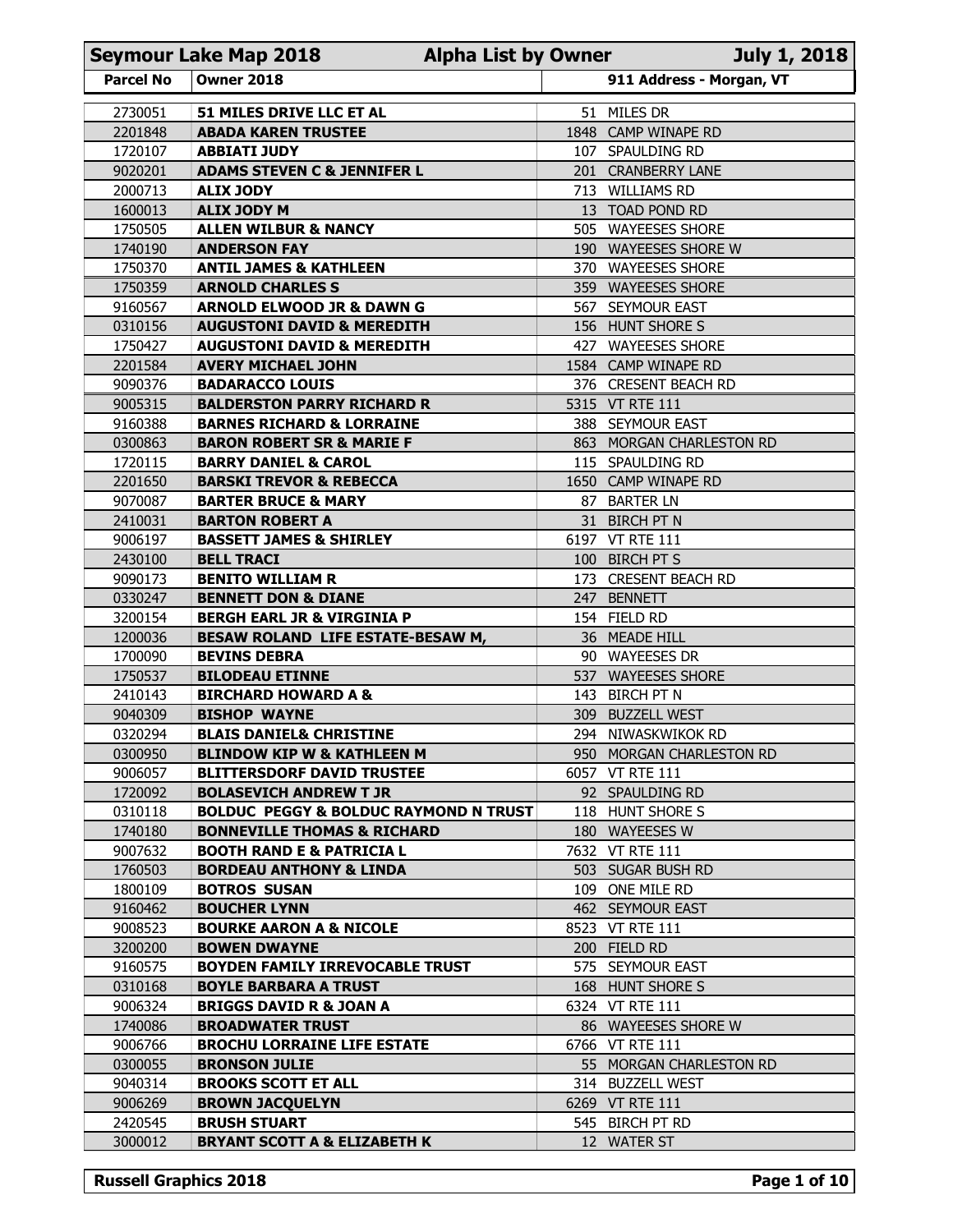| 911 Address - Morgan, VT<br><b>Parcel No</b><br><b>Owner 2018</b><br>2410095<br><b>BUCHER LEE A AND LINDA S</b><br>95 BIRCH POINT N<br>9005721<br><b>VT RTE 111</b><br><b>BULLOCK DAVID &amp; NANCY</b><br>5721<br>9160536<br><b>BURGESS WILLIAM A JR</b><br>536 SEYMOUR EAST<br>9160551<br><b>BURGESS WILLIAM JR &amp; KAREN</b><br>551 SEYMOUR EAST<br>9005939<br>5939 VT RTE 111<br><b>BURNS SUSAN REVOCABLE TRUST</b><br>1600093<br>93 TOAD POND RD<br><b>BURNS SUSAN S TRUST</b><br>0301055<br><b>BUSTA CAROLINE V</b><br>1055 MORGAN CHARLESTON RD<br>9060078<br><b>BUZZELL GERALD R &amp; LINDA M</b><br>78 BUZZELL EAST<br>9050065<br><b>BUZZELL KENNETH &amp; KAREN</b><br>65 BUZZELL LOOP<br>9050031<br><b>BUZZELL LOOP</b><br><b>BUZZELL NANCY &amp; BUZZELL G &amp; L</b><br>31<br>9060064<br><b>BUZZELL NANCY J</b><br>64 BUZZELL EAST<br>45 BUZZELL LOOP<br>9050045<br><b>BUZZELL TIMOTHY D &amp; LINDA J TRUST</b><br>2401093<br><b>CAHILL GERRY ANN</b><br>1093 JORDAN RD<br>2401097<br><b>CAHILL STEVEN J</b><br>1097 JORDAN RD<br>0310098<br><b>CAIN ROBERT &amp; LAURIE</b><br>98 HUNT SHORE SOUTH<br>0300514<br><b>CAIN ROBERT &amp; LAURIE LIFE ESTATE</b><br>514 MORGAN CHARLESTON RD<br>9005905<br><b>CALLINAN MICHAEL F &amp; JOANNE</b><br>5905 VT RTE 111<br>1750667<br>667 WAYEESES SHORE<br><b>CALVERT DAVID &amp; TRACY</b><br>2440102<br><b>CAMERON FAMILY TRUST</b><br>102 OUTLET RD<br>2200792<br>792 CAMP WINAPE RD<br><b>CAMP WINAPE, INC</b><br>2440300<br><b>CAPITAL FAMILY TRUST TRUSTEE</b><br>300 OUTLET RD<br>9080029<br><b>CAPUTO PAULINE P TRUSTEE</b><br>29 PALIN DR<br>9006372<br>6372 VT RTE 111<br><b>CARGILL PHILIP J &amp; MARIE</b><br>2700262<br><b>CARGILL ROBERT</b><br>262 OXBOW RD<br>9160448<br><b>CARLSON PAUL W &amp; GAIL J</b><br>448 SEYMOUR EAST<br>2000451<br><b>CARPENTER HAZEL</b><br>451 WILLIAMS RD<br>9090200<br><b>CARROLL SCOTT &amp; CYNTHIA, ET AL</b><br>200 CRESENT BEACH EXT<br>9006796<br><b>CARTER BRIAN &amp; PATRICIA</b><br>6796 VT RTE 111<br>9170278<br><b>CARTER JOHN &amp; CHRISTINE</b><br>278 BIG ROCK<br>9040349<br>349 BUZZELL W<br><b>CARTER JOHN JR TRUSTEE</b><br>9005850<br><b>CHAFFEE LYNDA PECK</b><br>5850 VT RTE 111<br>9006541<br><b>CHAMBERS SHAWN REVOCABLE TRUST</b><br>6541 VT RTE 111<br>9030257<br><b>CHAMPIGNY ANTHONY N &amp; GABRIEL O</b><br>257 TWIN CAMPS<br>1730329<br><b>CHICK PROPERTY MANAGEMENT, LLC</b><br>329 JONES RD<br>9140544<br><b>CHICKERING JAMES S</b><br>544 ELLIOTT ACRES RD<br>2000830<br>830 WILLIAMS RD<br><b>CLAD JOSHUA M</b><br><b>CLARKE MICHAEL &amp; JANELLA</b><br>9140485<br>485 ELLIOTT ACRES RD<br><b>CLIFFORD FAMILY TRUST % CLIFFORD TERRY</b><br>2420493<br>493 BIRCH PT RD<br>1730283<br><b>CLIFFORD JOHN P JR</b><br>283 JONES RD<br>9005543<br><b>COLBY RICHARD B &amp; JANET M</b><br>5543 VT RTE 111<br>9005171<br><b>COLBY THOMAS &amp; KATHRYN</b><br>5171 VT RTE 111<br>9030207<br>207 TWIN CAMPS<br><b>CONEYS STEVEN</b><br>9007833<br>7833 VT RTE 111<br><b>CONEYS THOMAS</b><br>9030201<br><b>CONEYS THOMAS A TRUSTEE</b><br>201 TWIN CAMPS<br>2410153<br>153 BIRCH PT N<br><b>CONNARY E HARLAN &amp; PATRICIA</b><br>9130218<br><b>CONNOR STEPHEN WILLIAM REV TRUST</b><br>218 LEWIS RD<br>2440132<br>132 OUTLET RD<br><b>COOK THOMAS ET AL</b><br>9006507<br>6507 VT RTE 111<br><b>COOMBE DEBORAH</b><br>9040315<br><b>CORBY JEROME &amp; HOLLYANN</b><br>315 BUZZELL WEST<br>9006746<br><b>CORKINS RICHARD D</b><br>6746 VT RTE 111<br>2440152<br><b>CORNEILLE E STANLEY JR &amp; CAROL S</b><br>152 OUTLET RD<br>1730289<br><b>COWAN JOHN S &amp; DEBORAH A</b><br>289 JONES RD<br>2000768<br><b>CRANTON BRIAN L &amp; FRANCES C</b><br><b>WILLIAMS RD</b><br>768<br>9180026<br><b>CURRAN RICHARD &amp; FRANCES IRRV TRUST</b><br>26 MACLEAY RD | <b>Seymour Lake Map 2018</b><br>July 1, 2018<br><b>Alpha List by Owner</b> |  |  |  |  |  |
|-------------------------------------------------------------------------------------------------------------------------------------------------------------------------------------------------------------------------------------------------------------------------------------------------------------------------------------------------------------------------------------------------------------------------------------------------------------------------------------------------------------------------------------------------------------------------------------------------------------------------------------------------------------------------------------------------------------------------------------------------------------------------------------------------------------------------------------------------------------------------------------------------------------------------------------------------------------------------------------------------------------------------------------------------------------------------------------------------------------------------------------------------------------------------------------------------------------------------------------------------------------------------------------------------------------------------------------------------------------------------------------------------------------------------------------------------------------------------------------------------------------------------------------------------------------------------------------------------------------------------------------------------------------------------------------------------------------------------------------------------------------------------------------------------------------------------------------------------------------------------------------------------------------------------------------------------------------------------------------------------------------------------------------------------------------------------------------------------------------------------------------------------------------------------------------------------------------------------------------------------------------------------------------------------------------------------------------------------------------------------------------------------------------------------------------------------------------------------------------------------------------------------------------------------------------------------------------------------------------------------------------------------------------------------------------------------------------------------------------------------------------------------------------------------------------------------------------------------------------------------------------------------------------------------------------------------------------------------------------------------------------------------------------------------------------------------------------------------------------------------------------------------------------------------------------------------------------------------------------------------------------------------------------------------------------------------------------------------------------------------------------------------------------------------------------------------------------------------------------------------------------------------------------------------------------------------------------------------------------------------------------------------------------------------------------------------------------------------------------------------------------------------------------------------------------|----------------------------------------------------------------------------|--|--|--|--|--|
|                                                                                                                                                                                                                                                                                                                                                                                                                                                                                                                                                                                                                                                                                                                                                                                                                                                                                                                                                                                                                                                                                                                                                                                                                                                                                                                                                                                                                                                                                                                                                                                                                                                                                                                                                                                                                                                                                                                                                                                                                                                                                                                                                                                                                                                                                                                                                                                                                                                                                                                                                                                                                                                                                                                                                                                                                                                                                                                                                                                                                                                                                                                                                                                                                                                                                                                                                                                                                                                                                                                                                                                                                                                                                                                                                                                                             |                                                                            |  |  |  |  |  |
|                                                                                                                                                                                                                                                                                                                                                                                                                                                                                                                                                                                                                                                                                                                                                                                                                                                                                                                                                                                                                                                                                                                                                                                                                                                                                                                                                                                                                                                                                                                                                                                                                                                                                                                                                                                                                                                                                                                                                                                                                                                                                                                                                                                                                                                                                                                                                                                                                                                                                                                                                                                                                                                                                                                                                                                                                                                                                                                                                                                                                                                                                                                                                                                                                                                                                                                                                                                                                                                                                                                                                                                                                                                                                                                                                                                                             |                                                                            |  |  |  |  |  |
|                                                                                                                                                                                                                                                                                                                                                                                                                                                                                                                                                                                                                                                                                                                                                                                                                                                                                                                                                                                                                                                                                                                                                                                                                                                                                                                                                                                                                                                                                                                                                                                                                                                                                                                                                                                                                                                                                                                                                                                                                                                                                                                                                                                                                                                                                                                                                                                                                                                                                                                                                                                                                                                                                                                                                                                                                                                                                                                                                                                                                                                                                                                                                                                                                                                                                                                                                                                                                                                                                                                                                                                                                                                                                                                                                                                                             |                                                                            |  |  |  |  |  |
|                                                                                                                                                                                                                                                                                                                                                                                                                                                                                                                                                                                                                                                                                                                                                                                                                                                                                                                                                                                                                                                                                                                                                                                                                                                                                                                                                                                                                                                                                                                                                                                                                                                                                                                                                                                                                                                                                                                                                                                                                                                                                                                                                                                                                                                                                                                                                                                                                                                                                                                                                                                                                                                                                                                                                                                                                                                                                                                                                                                                                                                                                                                                                                                                                                                                                                                                                                                                                                                                                                                                                                                                                                                                                                                                                                                                             |                                                                            |  |  |  |  |  |
|                                                                                                                                                                                                                                                                                                                                                                                                                                                                                                                                                                                                                                                                                                                                                                                                                                                                                                                                                                                                                                                                                                                                                                                                                                                                                                                                                                                                                                                                                                                                                                                                                                                                                                                                                                                                                                                                                                                                                                                                                                                                                                                                                                                                                                                                                                                                                                                                                                                                                                                                                                                                                                                                                                                                                                                                                                                                                                                                                                                                                                                                                                                                                                                                                                                                                                                                                                                                                                                                                                                                                                                                                                                                                                                                                                                                             |                                                                            |  |  |  |  |  |
|                                                                                                                                                                                                                                                                                                                                                                                                                                                                                                                                                                                                                                                                                                                                                                                                                                                                                                                                                                                                                                                                                                                                                                                                                                                                                                                                                                                                                                                                                                                                                                                                                                                                                                                                                                                                                                                                                                                                                                                                                                                                                                                                                                                                                                                                                                                                                                                                                                                                                                                                                                                                                                                                                                                                                                                                                                                                                                                                                                                                                                                                                                                                                                                                                                                                                                                                                                                                                                                                                                                                                                                                                                                                                                                                                                                                             |                                                                            |  |  |  |  |  |
|                                                                                                                                                                                                                                                                                                                                                                                                                                                                                                                                                                                                                                                                                                                                                                                                                                                                                                                                                                                                                                                                                                                                                                                                                                                                                                                                                                                                                                                                                                                                                                                                                                                                                                                                                                                                                                                                                                                                                                                                                                                                                                                                                                                                                                                                                                                                                                                                                                                                                                                                                                                                                                                                                                                                                                                                                                                                                                                                                                                                                                                                                                                                                                                                                                                                                                                                                                                                                                                                                                                                                                                                                                                                                                                                                                                                             |                                                                            |  |  |  |  |  |
|                                                                                                                                                                                                                                                                                                                                                                                                                                                                                                                                                                                                                                                                                                                                                                                                                                                                                                                                                                                                                                                                                                                                                                                                                                                                                                                                                                                                                                                                                                                                                                                                                                                                                                                                                                                                                                                                                                                                                                                                                                                                                                                                                                                                                                                                                                                                                                                                                                                                                                                                                                                                                                                                                                                                                                                                                                                                                                                                                                                                                                                                                                                                                                                                                                                                                                                                                                                                                                                                                                                                                                                                                                                                                                                                                                                                             |                                                                            |  |  |  |  |  |
|                                                                                                                                                                                                                                                                                                                                                                                                                                                                                                                                                                                                                                                                                                                                                                                                                                                                                                                                                                                                                                                                                                                                                                                                                                                                                                                                                                                                                                                                                                                                                                                                                                                                                                                                                                                                                                                                                                                                                                                                                                                                                                                                                                                                                                                                                                                                                                                                                                                                                                                                                                                                                                                                                                                                                                                                                                                                                                                                                                                                                                                                                                                                                                                                                                                                                                                                                                                                                                                                                                                                                                                                                                                                                                                                                                                                             |                                                                            |  |  |  |  |  |
|                                                                                                                                                                                                                                                                                                                                                                                                                                                                                                                                                                                                                                                                                                                                                                                                                                                                                                                                                                                                                                                                                                                                                                                                                                                                                                                                                                                                                                                                                                                                                                                                                                                                                                                                                                                                                                                                                                                                                                                                                                                                                                                                                                                                                                                                                                                                                                                                                                                                                                                                                                                                                                                                                                                                                                                                                                                                                                                                                                                                                                                                                                                                                                                                                                                                                                                                                                                                                                                                                                                                                                                                                                                                                                                                                                                                             |                                                                            |  |  |  |  |  |
|                                                                                                                                                                                                                                                                                                                                                                                                                                                                                                                                                                                                                                                                                                                                                                                                                                                                                                                                                                                                                                                                                                                                                                                                                                                                                                                                                                                                                                                                                                                                                                                                                                                                                                                                                                                                                                                                                                                                                                                                                                                                                                                                                                                                                                                                                                                                                                                                                                                                                                                                                                                                                                                                                                                                                                                                                                                                                                                                                                                                                                                                                                                                                                                                                                                                                                                                                                                                                                                                                                                                                                                                                                                                                                                                                                                                             |                                                                            |  |  |  |  |  |
|                                                                                                                                                                                                                                                                                                                                                                                                                                                                                                                                                                                                                                                                                                                                                                                                                                                                                                                                                                                                                                                                                                                                                                                                                                                                                                                                                                                                                                                                                                                                                                                                                                                                                                                                                                                                                                                                                                                                                                                                                                                                                                                                                                                                                                                                                                                                                                                                                                                                                                                                                                                                                                                                                                                                                                                                                                                                                                                                                                                                                                                                                                                                                                                                                                                                                                                                                                                                                                                                                                                                                                                                                                                                                                                                                                                                             |                                                                            |  |  |  |  |  |
|                                                                                                                                                                                                                                                                                                                                                                                                                                                                                                                                                                                                                                                                                                                                                                                                                                                                                                                                                                                                                                                                                                                                                                                                                                                                                                                                                                                                                                                                                                                                                                                                                                                                                                                                                                                                                                                                                                                                                                                                                                                                                                                                                                                                                                                                                                                                                                                                                                                                                                                                                                                                                                                                                                                                                                                                                                                                                                                                                                                                                                                                                                                                                                                                                                                                                                                                                                                                                                                                                                                                                                                                                                                                                                                                                                                                             |                                                                            |  |  |  |  |  |
|                                                                                                                                                                                                                                                                                                                                                                                                                                                                                                                                                                                                                                                                                                                                                                                                                                                                                                                                                                                                                                                                                                                                                                                                                                                                                                                                                                                                                                                                                                                                                                                                                                                                                                                                                                                                                                                                                                                                                                                                                                                                                                                                                                                                                                                                                                                                                                                                                                                                                                                                                                                                                                                                                                                                                                                                                                                                                                                                                                                                                                                                                                                                                                                                                                                                                                                                                                                                                                                                                                                                                                                                                                                                                                                                                                                                             |                                                                            |  |  |  |  |  |
|                                                                                                                                                                                                                                                                                                                                                                                                                                                                                                                                                                                                                                                                                                                                                                                                                                                                                                                                                                                                                                                                                                                                                                                                                                                                                                                                                                                                                                                                                                                                                                                                                                                                                                                                                                                                                                                                                                                                                                                                                                                                                                                                                                                                                                                                                                                                                                                                                                                                                                                                                                                                                                                                                                                                                                                                                                                                                                                                                                                                                                                                                                                                                                                                                                                                                                                                                                                                                                                                                                                                                                                                                                                                                                                                                                                                             |                                                                            |  |  |  |  |  |
|                                                                                                                                                                                                                                                                                                                                                                                                                                                                                                                                                                                                                                                                                                                                                                                                                                                                                                                                                                                                                                                                                                                                                                                                                                                                                                                                                                                                                                                                                                                                                                                                                                                                                                                                                                                                                                                                                                                                                                                                                                                                                                                                                                                                                                                                                                                                                                                                                                                                                                                                                                                                                                                                                                                                                                                                                                                                                                                                                                                                                                                                                                                                                                                                                                                                                                                                                                                                                                                                                                                                                                                                                                                                                                                                                                                                             |                                                                            |  |  |  |  |  |
|                                                                                                                                                                                                                                                                                                                                                                                                                                                                                                                                                                                                                                                                                                                                                                                                                                                                                                                                                                                                                                                                                                                                                                                                                                                                                                                                                                                                                                                                                                                                                                                                                                                                                                                                                                                                                                                                                                                                                                                                                                                                                                                                                                                                                                                                                                                                                                                                                                                                                                                                                                                                                                                                                                                                                                                                                                                                                                                                                                                                                                                                                                                                                                                                                                                                                                                                                                                                                                                                                                                                                                                                                                                                                                                                                                                                             |                                                                            |  |  |  |  |  |
|                                                                                                                                                                                                                                                                                                                                                                                                                                                                                                                                                                                                                                                                                                                                                                                                                                                                                                                                                                                                                                                                                                                                                                                                                                                                                                                                                                                                                                                                                                                                                                                                                                                                                                                                                                                                                                                                                                                                                                                                                                                                                                                                                                                                                                                                                                                                                                                                                                                                                                                                                                                                                                                                                                                                                                                                                                                                                                                                                                                                                                                                                                                                                                                                                                                                                                                                                                                                                                                                                                                                                                                                                                                                                                                                                                                                             |                                                                            |  |  |  |  |  |
|                                                                                                                                                                                                                                                                                                                                                                                                                                                                                                                                                                                                                                                                                                                                                                                                                                                                                                                                                                                                                                                                                                                                                                                                                                                                                                                                                                                                                                                                                                                                                                                                                                                                                                                                                                                                                                                                                                                                                                                                                                                                                                                                                                                                                                                                                                                                                                                                                                                                                                                                                                                                                                                                                                                                                                                                                                                                                                                                                                                                                                                                                                                                                                                                                                                                                                                                                                                                                                                                                                                                                                                                                                                                                                                                                                                                             |                                                                            |  |  |  |  |  |
|                                                                                                                                                                                                                                                                                                                                                                                                                                                                                                                                                                                                                                                                                                                                                                                                                                                                                                                                                                                                                                                                                                                                                                                                                                                                                                                                                                                                                                                                                                                                                                                                                                                                                                                                                                                                                                                                                                                                                                                                                                                                                                                                                                                                                                                                                                                                                                                                                                                                                                                                                                                                                                                                                                                                                                                                                                                                                                                                                                                                                                                                                                                                                                                                                                                                                                                                                                                                                                                                                                                                                                                                                                                                                                                                                                                                             |                                                                            |  |  |  |  |  |
|                                                                                                                                                                                                                                                                                                                                                                                                                                                                                                                                                                                                                                                                                                                                                                                                                                                                                                                                                                                                                                                                                                                                                                                                                                                                                                                                                                                                                                                                                                                                                                                                                                                                                                                                                                                                                                                                                                                                                                                                                                                                                                                                                                                                                                                                                                                                                                                                                                                                                                                                                                                                                                                                                                                                                                                                                                                                                                                                                                                                                                                                                                                                                                                                                                                                                                                                                                                                                                                                                                                                                                                                                                                                                                                                                                                                             |                                                                            |  |  |  |  |  |
|                                                                                                                                                                                                                                                                                                                                                                                                                                                                                                                                                                                                                                                                                                                                                                                                                                                                                                                                                                                                                                                                                                                                                                                                                                                                                                                                                                                                                                                                                                                                                                                                                                                                                                                                                                                                                                                                                                                                                                                                                                                                                                                                                                                                                                                                                                                                                                                                                                                                                                                                                                                                                                                                                                                                                                                                                                                                                                                                                                                                                                                                                                                                                                                                                                                                                                                                                                                                                                                                                                                                                                                                                                                                                                                                                                                                             |                                                                            |  |  |  |  |  |
|                                                                                                                                                                                                                                                                                                                                                                                                                                                                                                                                                                                                                                                                                                                                                                                                                                                                                                                                                                                                                                                                                                                                                                                                                                                                                                                                                                                                                                                                                                                                                                                                                                                                                                                                                                                                                                                                                                                                                                                                                                                                                                                                                                                                                                                                                                                                                                                                                                                                                                                                                                                                                                                                                                                                                                                                                                                                                                                                                                                                                                                                                                                                                                                                                                                                                                                                                                                                                                                                                                                                                                                                                                                                                                                                                                                                             |                                                                            |  |  |  |  |  |
|                                                                                                                                                                                                                                                                                                                                                                                                                                                                                                                                                                                                                                                                                                                                                                                                                                                                                                                                                                                                                                                                                                                                                                                                                                                                                                                                                                                                                                                                                                                                                                                                                                                                                                                                                                                                                                                                                                                                                                                                                                                                                                                                                                                                                                                                                                                                                                                                                                                                                                                                                                                                                                                                                                                                                                                                                                                                                                                                                                                                                                                                                                                                                                                                                                                                                                                                                                                                                                                                                                                                                                                                                                                                                                                                                                                                             |                                                                            |  |  |  |  |  |
|                                                                                                                                                                                                                                                                                                                                                                                                                                                                                                                                                                                                                                                                                                                                                                                                                                                                                                                                                                                                                                                                                                                                                                                                                                                                                                                                                                                                                                                                                                                                                                                                                                                                                                                                                                                                                                                                                                                                                                                                                                                                                                                                                                                                                                                                                                                                                                                                                                                                                                                                                                                                                                                                                                                                                                                                                                                                                                                                                                                                                                                                                                                                                                                                                                                                                                                                                                                                                                                                                                                                                                                                                                                                                                                                                                                                             |                                                                            |  |  |  |  |  |
|                                                                                                                                                                                                                                                                                                                                                                                                                                                                                                                                                                                                                                                                                                                                                                                                                                                                                                                                                                                                                                                                                                                                                                                                                                                                                                                                                                                                                                                                                                                                                                                                                                                                                                                                                                                                                                                                                                                                                                                                                                                                                                                                                                                                                                                                                                                                                                                                                                                                                                                                                                                                                                                                                                                                                                                                                                                                                                                                                                                                                                                                                                                                                                                                                                                                                                                                                                                                                                                                                                                                                                                                                                                                                                                                                                                                             |                                                                            |  |  |  |  |  |
|                                                                                                                                                                                                                                                                                                                                                                                                                                                                                                                                                                                                                                                                                                                                                                                                                                                                                                                                                                                                                                                                                                                                                                                                                                                                                                                                                                                                                                                                                                                                                                                                                                                                                                                                                                                                                                                                                                                                                                                                                                                                                                                                                                                                                                                                                                                                                                                                                                                                                                                                                                                                                                                                                                                                                                                                                                                                                                                                                                                                                                                                                                                                                                                                                                                                                                                                                                                                                                                                                                                                                                                                                                                                                                                                                                                                             |                                                                            |  |  |  |  |  |
|                                                                                                                                                                                                                                                                                                                                                                                                                                                                                                                                                                                                                                                                                                                                                                                                                                                                                                                                                                                                                                                                                                                                                                                                                                                                                                                                                                                                                                                                                                                                                                                                                                                                                                                                                                                                                                                                                                                                                                                                                                                                                                                                                                                                                                                                                                                                                                                                                                                                                                                                                                                                                                                                                                                                                                                                                                                                                                                                                                                                                                                                                                                                                                                                                                                                                                                                                                                                                                                                                                                                                                                                                                                                                                                                                                                                             |                                                                            |  |  |  |  |  |
|                                                                                                                                                                                                                                                                                                                                                                                                                                                                                                                                                                                                                                                                                                                                                                                                                                                                                                                                                                                                                                                                                                                                                                                                                                                                                                                                                                                                                                                                                                                                                                                                                                                                                                                                                                                                                                                                                                                                                                                                                                                                                                                                                                                                                                                                                                                                                                                                                                                                                                                                                                                                                                                                                                                                                                                                                                                                                                                                                                                                                                                                                                                                                                                                                                                                                                                                                                                                                                                                                                                                                                                                                                                                                                                                                                                                             |                                                                            |  |  |  |  |  |
|                                                                                                                                                                                                                                                                                                                                                                                                                                                                                                                                                                                                                                                                                                                                                                                                                                                                                                                                                                                                                                                                                                                                                                                                                                                                                                                                                                                                                                                                                                                                                                                                                                                                                                                                                                                                                                                                                                                                                                                                                                                                                                                                                                                                                                                                                                                                                                                                                                                                                                                                                                                                                                                                                                                                                                                                                                                                                                                                                                                                                                                                                                                                                                                                                                                                                                                                                                                                                                                                                                                                                                                                                                                                                                                                                                                                             |                                                                            |  |  |  |  |  |
|                                                                                                                                                                                                                                                                                                                                                                                                                                                                                                                                                                                                                                                                                                                                                                                                                                                                                                                                                                                                                                                                                                                                                                                                                                                                                                                                                                                                                                                                                                                                                                                                                                                                                                                                                                                                                                                                                                                                                                                                                                                                                                                                                                                                                                                                                                                                                                                                                                                                                                                                                                                                                                                                                                                                                                                                                                                                                                                                                                                                                                                                                                                                                                                                                                                                                                                                                                                                                                                                                                                                                                                                                                                                                                                                                                                                             |                                                                            |  |  |  |  |  |
|                                                                                                                                                                                                                                                                                                                                                                                                                                                                                                                                                                                                                                                                                                                                                                                                                                                                                                                                                                                                                                                                                                                                                                                                                                                                                                                                                                                                                                                                                                                                                                                                                                                                                                                                                                                                                                                                                                                                                                                                                                                                                                                                                                                                                                                                                                                                                                                                                                                                                                                                                                                                                                                                                                                                                                                                                                                                                                                                                                                                                                                                                                                                                                                                                                                                                                                                                                                                                                                                                                                                                                                                                                                                                                                                                                                                             |                                                                            |  |  |  |  |  |
|                                                                                                                                                                                                                                                                                                                                                                                                                                                                                                                                                                                                                                                                                                                                                                                                                                                                                                                                                                                                                                                                                                                                                                                                                                                                                                                                                                                                                                                                                                                                                                                                                                                                                                                                                                                                                                                                                                                                                                                                                                                                                                                                                                                                                                                                                                                                                                                                                                                                                                                                                                                                                                                                                                                                                                                                                                                                                                                                                                                                                                                                                                                                                                                                                                                                                                                                                                                                                                                                                                                                                                                                                                                                                                                                                                                                             |                                                                            |  |  |  |  |  |
|                                                                                                                                                                                                                                                                                                                                                                                                                                                                                                                                                                                                                                                                                                                                                                                                                                                                                                                                                                                                                                                                                                                                                                                                                                                                                                                                                                                                                                                                                                                                                                                                                                                                                                                                                                                                                                                                                                                                                                                                                                                                                                                                                                                                                                                                                                                                                                                                                                                                                                                                                                                                                                                                                                                                                                                                                                                                                                                                                                                                                                                                                                                                                                                                                                                                                                                                                                                                                                                                                                                                                                                                                                                                                                                                                                                                             |                                                                            |  |  |  |  |  |
|                                                                                                                                                                                                                                                                                                                                                                                                                                                                                                                                                                                                                                                                                                                                                                                                                                                                                                                                                                                                                                                                                                                                                                                                                                                                                                                                                                                                                                                                                                                                                                                                                                                                                                                                                                                                                                                                                                                                                                                                                                                                                                                                                                                                                                                                                                                                                                                                                                                                                                                                                                                                                                                                                                                                                                                                                                                                                                                                                                                                                                                                                                                                                                                                                                                                                                                                                                                                                                                                                                                                                                                                                                                                                                                                                                                                             |                                                                            |  |  |  |  |  |
|                                                                                                                                                                                                                                                                                                                                                                                                                                                                                                                                                                                                                                                                                                                                                                                                                                                                                                                                                                                                                                                                                                                                                                                                                                                                                                                                                                                                                                                                                                                                                                                                                                                                                                                                                                                                                                                                                                                                                                                                                                                                                                                                                                                                                                                                                                                                                                                                                                                                                                                                                                                                                                                                                                                                                                                                                                                                                                                                                                                                                                                                                                                                                                                                                                                                                                                                                                                                                                                                                                                                                                                                                                                                                                                                                                                                             |                                                                            |  |  |  |  |  |
|                                                                                                                                                                                                                                                                                                                                                                                                                                                                                                                                                                                                                                                                                                                                                                                                                                                                                                                                                                                                                                                                                                                                                                                                                                                                                                                                                                                                                                                                                                                                                                                                                                                                                                                                                                                                                                                                                                                                                                                                                                                                                                                                                                                                                                                                                                                                                                                                                                                                                                                                                                                                                                                                                                                                                                                                                                                                                                                                                                                                                                                                                                                                                                                                                                                                                                                                                                                                                                                                                                                                                                                                                                                                                                                                                                                                             |                                                                            |  |  |  |  |  |
|                                                                                                                                                                                                                                                                                                                                                                                                                                                                                                                                                                                                                                                                                                                                                                                                                                                                                                                                                                                                                                                                                                                                                                                                                                                                                                                                                                                                                                                                                                                                                                                                                                                                                                                                                                                                                                                                                                                                                                                                                                                                                                                                                                                                                                                                                                                                                                                                                                                                                                                                                                                                                                                                                                                                                                                                                                                                                                                                                                                                                                                                                                                                                                                                                                                                                                                                                                                                                                                                                                                                                                                                                                                                                                                                                                                                             |                                                                            |  |  |  |  |  |
|                                                                                                                                                                                                                                                                                                                                                                                                                                                                                                                                                                                                                                                                                                                                                                                                                                                                                                                                                                                                                                                                                                                                                                                                                                                                                                                                                                                                                                                                                                                                                                                                                                                                                                                                                                                                                                                                                                                                                                                                                                                                                                                                                                                                                                                                                                                                                                                                                                                                                                                                                                                                                                                                                                                                                                                                                                                                                                                                                                                                                                                                                                                                                                                                                                                                                                                                                                                                                                                                                                                                                                                                                                                                                                                                                                                                             |                                                                            |  |  |  |  |  |
|                                                                                                                                                                                                                                                                                                                                                                                                                                                                                                                                                                                                                                                                                                                                                                                                                                                                                                                                                                                                                                                                                                                                                                                                                                                                                                                                                                                                                                                                                                                                                                                                                                                                                                                                                                                                                                                                                                                                                                                                                                                                                                                                                                                                                                                                                                                                                                                                                                                                                                                                                                                                                                                                                                                                                                                                                                                                                                                                                                                                                                                                                                                                                                                                                                                                                                                                                                                                                                                                                                                                                                                                                                                                                                                                                                                                             |                                                                            |  |  |  |  |  |
|                                                                                                                                                                                                                                                                                                                                                                                                                                                                                                                                                                                                                                                                                                                                                                                                                                                                                                                                                                                                                                                                                                                                                                                                                                                                                                                                                                                                                                                                                                                                                                                                                                                                                                                                                                                                                                                                                                                                                                                                                                                                                                                                                                                                                                                                                                                                                                                                                                                                                                                                                                                                                                                                                                                                                                                                                                                                                                                                                                                                                                                                                                                                                                                                                                                                                                                                                                                                                                                                                                                                                                                                                                                                                                                                                                                                             |                                                                            |  |  |  |  |  |
|                                                                                                                                                                                                                                                                                                                                                                                                                                                                                                                                                                                                                                                                                                                                                                                                                                                                                                                                                                                                                                                                                                                                                                                                                                                                                                                                                                                                                                                                                                                                                                                                                                                                                                                                                                                                                                                                                                                                                                                                                                                                                                                                                                                                                                                                                                                                                                                                                                                                                                                                                                                                                                                                                                                                                                                                                                                                                                                                                                                                                                                                                                                                                                                                                                                                                                                                                                                                                                                                                                                                                                                                                                                                                                                                                                                                             |                                                                            |  |  |  |  |  |
|                                                                                                                                                                                                                                                                                                                                                                                                                                                                                                                                                                                                                                                                                                                                                                                                                                                                                                                                                                                                                                                                                                                                                                                                                                                                                                                                                                                                                                                                                                                                                                                                                                                                                                                                                                                                                                                                                                                                                                                                                                                                                                                                                                                                                                                                                                                                                                                                                                                                                                                                                                                                                                                                                                                                                                                                                                                                                                                                                                                                                                                                                                                                                                                                                                                                                                                                                                                                                                                                                                                                                                                                                                                                                                                                                                                                             |                                                                            |  |  |  |  |  |
|                                                                                                                                                                                                                                                                                                                                                                                                                                                                                                                                                                                                                                                                                                                                                                                                                                                                                                                                                                                                                                                                                                                                                                                                                                                                                                                                                                                                                                                                                                                                                                                                                                                                                                                                                                                                                                                                                                                                                                                                                                                                                                                                                                                                                                                                                                                                                                                                                                                                                                                                                                                                                                                                                                                                                                                                                                                                                                                                                                                                                                                                                                                                                                                                                                                                                                                                                                                                                                                                                                                                                                                                                                                                                                                                                                                                             |                                                                            |  |  |  |  |  |
|                                                                                                                                                                                                                                                                                                                                                                                                                                                                                                                                                                                                                                                                                                                                                                                                                                                                                                                                                                                                                                                                                                                                                                                                                                                                                                                                                                                                                                                                                                                                                                                                                                                                                                                                                                                                                                                                                                                                                                                                                                                                                                                                                                                                                                                                                                                                                                                                                                                                                                                                                                                                                                                                                                                                                                                                                                                                                                                                                                                                                                                                                                                                                                                                                                                                                                                                                                                                                                                                                                                                                                                                                                                                                                                                                                                                             |                                                                            |  |  |  |  |  |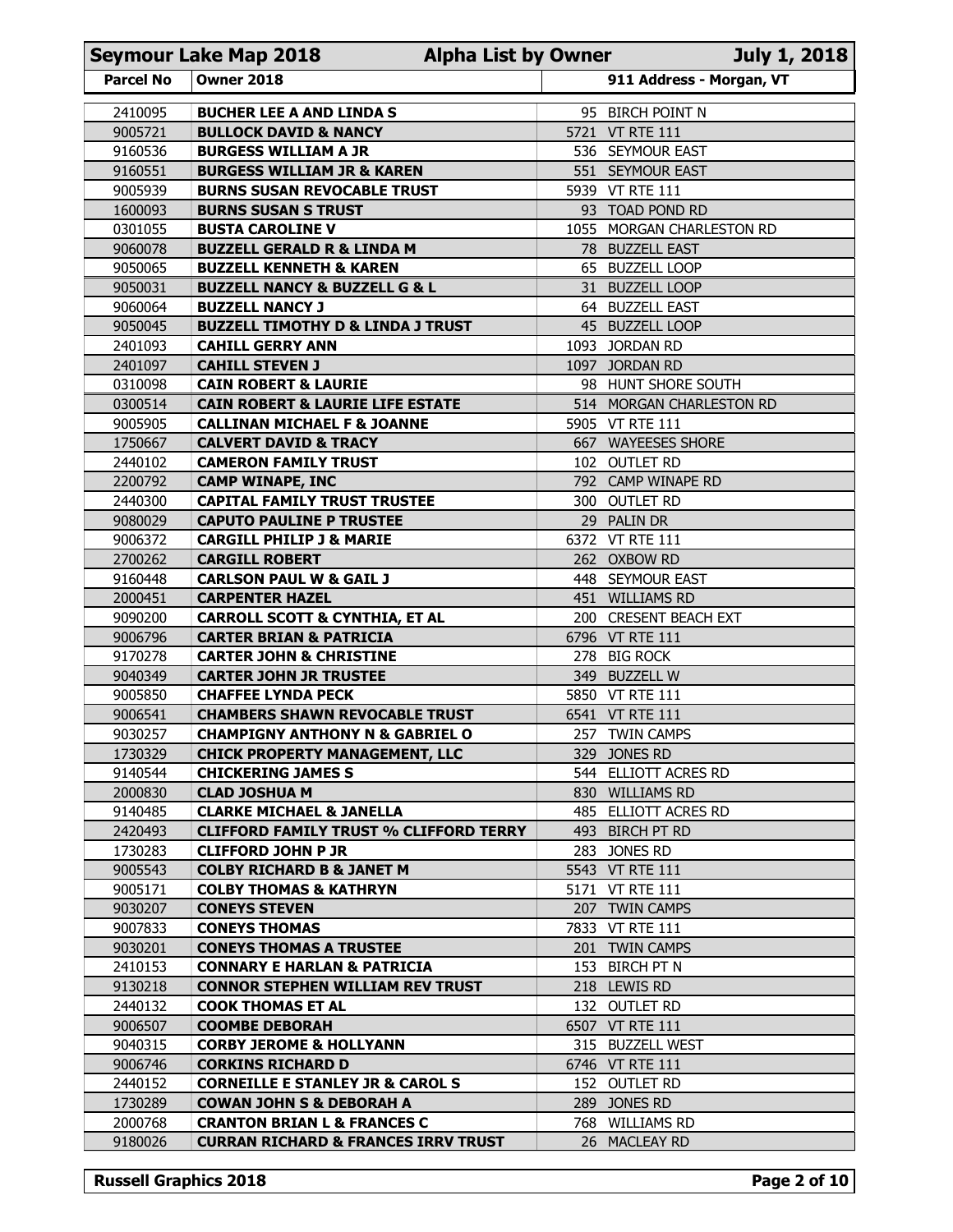|                    | <b>Seymour Lake Map 2018</b>                                                    | <b>Alpha List by Owner</b> |                                             | <b>July 1, 2018</b> |
|--------------------|---------------------------------------------------------------------------------|----------------------------|---------------------------------------------|---------------------|
| <b>Parcel No</b>   | <b>Owner 2018</b>                                                               |                            | 911 Address - Morgan, VT                    |                     |
| 9004980            | <b>CYR TOM GILBERT</b>                                                          |                            | 4980 VT RT 111                              |                     |
| 2720133            | <b>DAVIS BRYAN E &amp; SUSAN E</b>                                              |                            | 133 MILES RD                                |                     |
| 9004495            | <b>DECKER PETER</b>                                                             |                            | 4495 VT RTE 111                             |                     |
| 2201583<br>2201687 | <b>DELABRUERE EUGENE</b><br><b>DELABRUERE EUGENE</b>                            |                            | 1583 CAMP WINAPE RD<br>1687 CAMP WINAPE RD  |                     |
| 9006706            | <b>DELANEY JULIETTE</b>                                                         |                            | 6706 VT RTE 111                             |                     |
| 2201538            | DENNING ELIZABETH LIFE ESTATE                                                   |                            | 1538 CAMP WINAPE RD                         |                     |
| 2201492            | <b>DENNING MICHAEL</b>                                                          |                            | 1492 CAMP WINAPE RD                         |                     |
| 2201450            | DENNIS LINDA ANN REVOCABLE TRUST                                                | 1450                       | <b>CAMP WINAPE RD</b>                       |                     |
| 9004838<br>1600256 | <b>DENSMORE RICKY A LIFE ESTATE</b><br><b>DESANTO DEBRA A</b>                   |                            | 4838 VT RTE 111<br>256 TOAD POND RD         |                     |
| 9190169            | <b>DESMARAIS CHARLES &amp; LISA</b>                                             |                            | 169 BROOK RD                                |                     |
| 2000181            | <b>DETSCHER DAVID &amp; SYLVIA</b>                                              |                            | 181 WILLIAMS RD                             |                     |
| 1750480            | <b>DIBARI ANTHONY W &amp; KATHERINE C TRUSTEE</b><br><b>DOYLE PAUL</b>          | 480                        | <b>WAYEESES SHORE</b><br>4965 VT RTE 111    |                     |
| 9004965<br>0300803 | <b>DRAKE WILLIAM E</b>                                                          |                            | 803 MORGAN CHARLESTON RD                    |                     |
| 9006569            | <b>DUCHARME RENE</b>                                                            |                            | 6569 VT RTE 111                             |                     |
| 2201867            | <b>DUCKLESS EDWARD J, TRUSTEE</b>                                               |                            | 1867 CAMP WINAPE RD                         |                     |
| 9040208            | <b>DUFOUR ERIC &amp; SANDRA</b>                                                 |                            | 208 BUZZELL WEST                            |                     |
| 9004964<br>9006138 | <b>DUMOULIN BRIAN &amp; JOAN</b><br><b>DURFEY ROBERT E &amp; JANICE W</b>       |                            | 4964 VT RTE 111<br>6138 VT RTE 111          |                     |
| 9100059            | <b>DURIVAGE LAURIE</b>                                                          |                            | 59 LAFOE GRAY BEACH DR                      |                     |
| 9007978            | <b>ELDRED RICHARD &amp; PETER</b>                                               |                            | 7978 VT RTE 111                             |                     |
| 1600333            | <b>ELLAM GREGORY</b>                                                            |                            | 333 TOAD POND RD                            |                     |
| 0500220<br>9140553 | <b>ELLIOTT ROSS G &amp; DAVID &amp; MARION J</b><br><b>EMERY BRENDA F ET AL</b> |                            | 220 SUNSET DRIVE<br>553 ELLIOTT ACRES RD    |                     |
| 9160502            | <b>EMERY HOLLIS &amp; CAROLYN ET AL</b>                                         |                            | 502 SEYMOUR EAST                            |                     |
| 9160476            | <b>EMERY MARY JILL</b>                                                          |                            | 476 SEYMOUR EAST                            |                     |
| 9160477            | <b>EMERY MICHAEL &amp; LINDA REVOCABLE TRUST</b>                                |                            | 477 SEYMOUR EAST                            |                     |
| 9160471<br>9160405 | <b>EMERY STEVEN &amp; STACEY</b><br><b>EMERY THOMAS &amp; SANDRA</b>            |                            | 471 SEYMOUR EAST<br>405 SEYMOUR EAST        |                     |
| 9190055            | <b>EMERY TIMOTHY</b>                                                            |                            | 55 BROOK RD                                 |                     |
| 9005173            | <b>EPSTEIN ANNE D</b>                                                           |                            | 5173 VT RTE 111                             |                     |
| 9140331            | <b>EPSTEIN RICHARD W &amp; CLAUDIA S</b>                                        |                            | 331 ELLIOTT ACRES RD                        |                     |
| 9006227<br>0320340 | <b>EVANS CHARLES W</b><br><b>EYLER STEVEN &amp; MARY</b>                        |                            | 6227 VT RTE 111<br>340 NIWASKWIKOK          |                     |
| 2410017            | <b>FAY DIANE J</b>                                                              |                            | 17 BIRCH PT N                               |                     |
| 0301050            | <b>FELTOVIC JOHN</b>                                                            |                            | 1050 MORGAN CHARLESTON RD                   |                     |
| 9170408            | <b>FIFIELD WAYNE E &amp; KATHERINE C</b>                                        |                            | 408 BIG ROCK RD                             |                     |
| 9190148            | <b>FILES DAVID E &amp; SHEILLA</b>                                              |                            | 148 BROOK RD                                |                     |
| 9006376<br>9006399 | <b>FILES SHEILLA &amp; DAVID</b><br><b>FISCALETTI ALBERT G &amp; JENNIFER C</b> |                            | 6376 VT RTE 111<br>6399 VT RTE 111          |                     |
| 2201380            | <b>FISH BYRON &amp; SUSAN M</b>                                                 |                            | 1380 CAMP WINAPE RD                         |                     |
| 9100061            | <b>FISHER DONALD J</b>                                                          |                            | 61 LAFOE GRAY BEACH DR                      |                     |
| 9006374            | <b>FISHER DONALD J &amp; PATRICIA A</b>                                         |                            | 6374 VT RTE 111                             |                     |
| 2401401<br>0301153 | <b>FLORIDA INC 3592-9272</b><br><b>FOLEY MICHAEL &amp; MONIQUE</b>              |                            | 1401 JORDAN RD<br>1153 MORGAN CHARLESTON RD |                     |
| 1720074            | <b>FONTANA EDITH C LIFE ESTATE</b>                                              |                            | 74 SPAULDING RD                             |                     |
| 1700320            | FORT SEYMOUR PROPERTIES CORP                                                    |                            | 320 WAYEESES DR                             |                     |
| 1700500            | FORT SEYMOUR PROPERTIES CORP                                                    |                            | 500 WAYEESES DR                             |                     |
| 2201608<br>9004741 | <b>FORTIN DENIS R</b><br>FORTIN EDWARD, DUMAS MICHELLE                          |                            | 1608 CAMP WINAPE RD<br>4741 VT RT 111       |                     |
| 9008499            | <b>FORTIN HEIDI L</b>                                                           |                            | 8523 VT RTE 111                             |                     |
| 2000393            | <b>FORTIN TOD R &amp; MEGAN</b>                                                 |                            | 393 WILLIAMS RD                             |                     |
|                    |                                                                                 |                            |                                             |                     |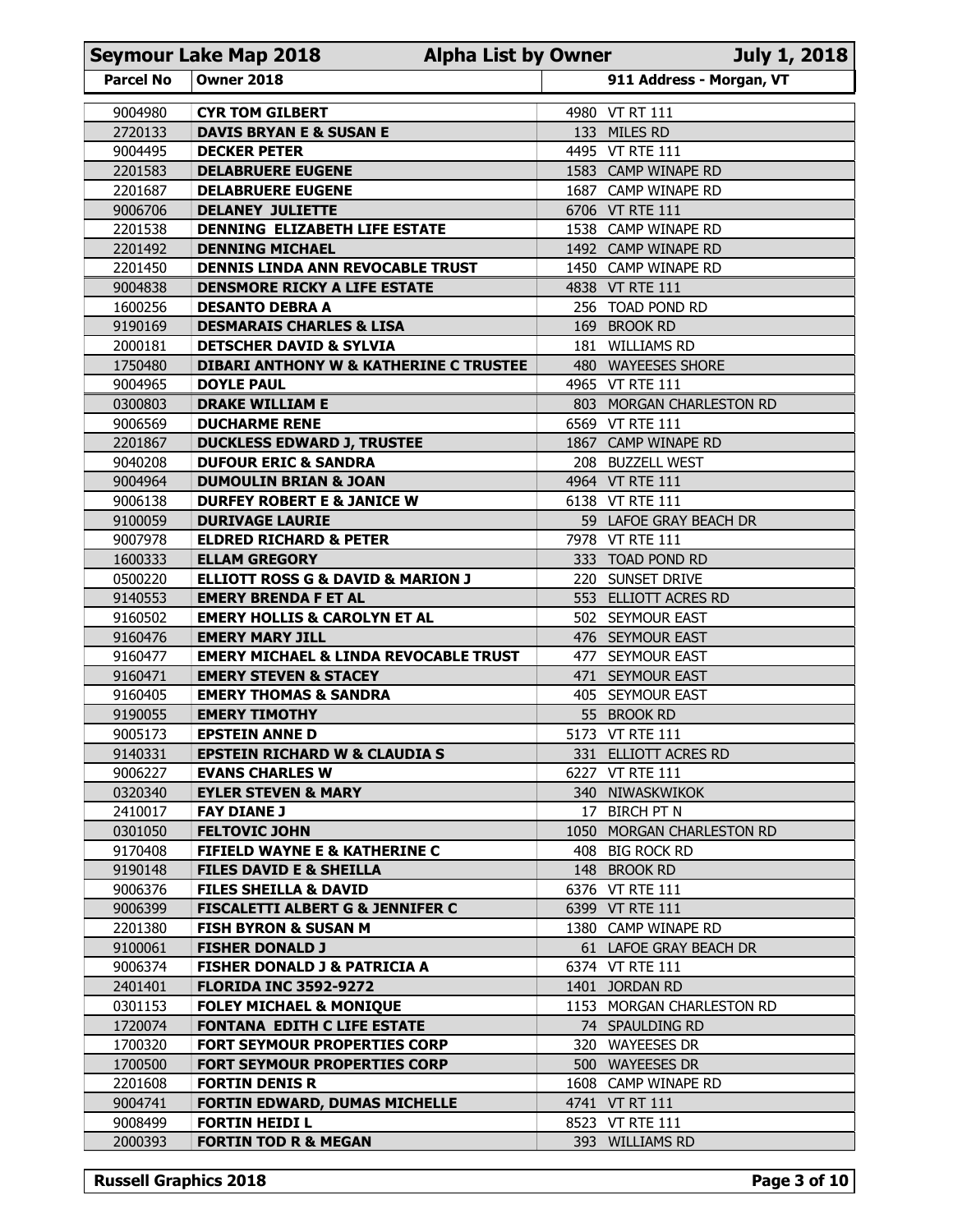|                    | <b>Seymour Lake Map 2018</b>                                                            | <b>Alpha List by Owner</b> |                                                    | <b>July 1, 2018</b> |
|--------------------|-----------------------------------------------------------------------------------------|----------------------------|----------------------------------------------------|---------------------|
| <b>Parcel No</b>   | <b>Owner 2018</b>                                                                       |                            | 911 Address - Morgan, VT                           |                     |
| 0320292            | <b>FOUNTAIN MAUREEN M</b>                                                               | 292                        | NIWASKWIKOK                                        |                     |
| 9008119            | <b>FOUR SEASONS PROPERTY RENTALS LLC</b>                                                | 8119                       | <b>VT RTE 111</b>                                  |                     |
| 1600523            | <b>FOURNIER ANDREW</b>                                                                  |                            | 523 TOAD POND RD                                   |                     |
| 1710032<br>1740038 | <b>FRALEIGH JOHN &amp; ELEANOR</b>                                                      |                            | 32 FRALEIGH DR                                     |                     |
| 0310110            | <b>FRANKLIN ALAN C &amp; WENDY H</b><br><b>FRASCOIA</b>                                 |                            | 38 WAYEESES SHORE WEST<br>374 MORGAN CHARLESTON RD |                     |
| 0300374            | <b>FRASCOIA ALDO 11</b>                                                                 |                            | 374 MORGAN CHARLESTON RD                           |                     |
| 0310358            | <b>FRASCOIA ALDO II</b>                                                                 |                            | 358 HUNT SHORE S                                   |                     |
| 1750401            | <b>FRASCOIA PAUL E LIVING TRUST</b>                                                     | 401                        | <b>WAYEESES SHORE</b>                              |                     |
| 0310380<br>9040235 | <b>FRASCOIA RONALD &amp; TERESA A</b><br><b>FRASCOIA SCOTT R &amp; SUNDAY C</b>         |                            | 380 HUNT SHORE S<br>235 BUZZELL WEST               |                     |
| 9006722            | <b>FRASER ANDREW &amp; MARGARET</b>                                                     |                            | 6722 VT RTE 111                                    |                     |
| 1700693            | <b>GALLUP GEORGETTE</b>                                                                 |                            | 693 WAYEESES DR                                    |                     |
| 1720084            | <b>GARDNER GLENN &amp; LORI JO</b>                                                      |                            | 84 SPAULDING RD                                    |                     |
| 2420501<br>9110073 | <b>GARRAN PHILIP JR TRUSTEE</b><br><b>GILDERSLEEVE BARBARA ET AL</b>                    |                            | 501 BIRCH POINT RD<br>73 TRAILS END                |                     |
| 9110076            | <b>GILDERSLEEVE BARBARA ET AL</b>                                                       |                            | 76 TRAILS END                                      |                     |
| 2201426            | <b>GIMLER DOUGLAS &amp; JUDITH LIFE ESTATE</b>                                          |                            | 1426 CAMP WINAPE RD                                |                     |
| 9160578            | <b>GOBILLOT CHRISTOPHER</b>                                                             |                            | 578 SEYMOUR EAST                                   |                     |
| 2430054<br>1750557 | <b>GOODELL STANLEY C &amp; MARILYN LIFE ESTATE</b><br><b>GOSSELIN ROBERT &amp; JEAN</b> |                            | 54 BIRCH PT S<br>557 WAYEESES SHORE                |                     |
| 0301090            | <b>GRAF KENNETH &amp; LINDA</b>                                                         |                            | 1090 MORGAN CHARLESTON RD                          |                     |
| 9140511            | <b>GRAHAM MARY</b>                                                                      |                            | 511 ELLIOTT ACRES RD                               |                     |
| 0310102            | <b>GRANCHELLI SANDRA J</b>                                                              |                            | 102 HUNT SHORE S                                   |                     |
| 1600029<br>9180029 | <b>GRAY DAVID &amp; JACQUELINE</b><br><b>GREENE JOHN</b>                                |                            | 29 TOAD POND RD<br>29 MACLEAY RD                   |                     |
| 9005925            | <b>GREENE JOHN B &amp; JAMES M &amp; JOHN</b>                                           |                            | 5925 VT RTE 111                                    |                     |
| 9005656            | <b>GREZ ARMAND C JR &amp; ANDREA</b>                                                    |                            | 5656 VT RTE 111                                    |                     |
| 1750581            | <b>GRIFFITH GRETTA T</b>                                                                |                            | 581 WAYEESES SHORE                                 |                     |
| 9190097<br>9007406 | <b>GRIFFITH MARGUERITE TRUSTEE OF THE</b><br><b>GUILLETTE ROBERT</b>                    |                            | 97 BROOK RD<br>7406 VT RTE 111                     |                     |
| 9190121            | <b>GUNTER WAYNE D TRUSTEE REVOCABLE TRUST</b>                                           |                            | 121 BROOK RD                                       |                     |
| 9008102            | <b>GUYER ROBERT T</b>                                                                   |                            | 8102 VT RTE 111                                    |                     |
| 2000242            | <b>GUYER ROBERT T JR</b>                                                                |                            | 242 WILLIAMS RD                                    |                     |
| 9008368<br>9008190 | <b>GUYER ROBERT T SR</b><br><b>GUYER ROYCE &amp; ELLEN</b>                              |                            | 8368 VT RTE 111<br>8190 VT RTE 111                 |                     |
| 0301150            | <b>GUYETTE-WORTH TRUST JAN 2008</b>                                                     |                            | 1150 MORGAN CHARLESTON RD                          |                     |
| 2700345            | <b>HALE JOHN</b>                                                                        |                            | 345 OXBOW RD                                       |                     |
| 1700694            | <b>HALL JANE</b>                                                                        |                            | 694 WAYEESES DR                                    |                     |
| 1750343<br>9160436 | <b>HALL JEFFREY &amp; JANE</b><br><b>HALL MAUREEN</b>                                   |                            | 343 WAYEESES SHORE<br>436 SEYMOUR EAST             |                     |
| 1760517            | <b>HAMEL DAVID &amp; JUNE</b>                                                           |                            | 517 SUGAR BUSH RD                                  |                     |
| 9007768            | <b>HAMILTON AMOS &amp; ANNE</b>                                                         |                            | 7768 VT RTE 111                                    |                     |
| 9007497            | <b>HANSON GAYLE M</b>                                                                   |                            | 7497 VT RTE 111                                    |                     |
| 2000495<br>1600416 | <b>HART WILLIAM</b><br><b>HARTSHORN LEONARD A</b>                                       |                            | 495 WILLIAMS RD<br>416 TOAD POND RD                |                     |
| 0300939            | <b>HARTY JASON</b>                                                                      |                            | 939 MORGAN CHARLESTON RD                           |                     |
| 9040173            | HATTON WILLIAM H III & TIMOTHY WILLIAM                                                  |                            | 173 BUZZELL WEST                                   |                     |
| 2740025            | <b>HAYWARD JENNIE M</b>                                                                 |                            | 25 ROSSITERS PT                                    |                     |
| 2201774<br>1760597 | <b>HAYWARD PHILIP E &amp; DIANNA L</b><br><b>HENKER ROBERT D &amp; LINDA M</b>          |                            | 1774 CAMP WINAPE RD<br>597 SUGAR BUSH RD           |                     |
| 9090251            | <b>HILL THOMAS &amp; PATRICIA</b>                                                       |                            | 251 CRESENT BEACH RD                               |                     |
| 2430088            | <b>HINTON ELIZABETH</b>                                                                 |                            | 88 BIRCH POINT S                                   |                     |
| 9005317            | <b>HOCKENSMITH STEPHANIE D &amp; DAVID A</b>                                            |                            | 5317 VT RTE 111                                    |                     |
|                    |                                                                                         |                            |                                                    |                     |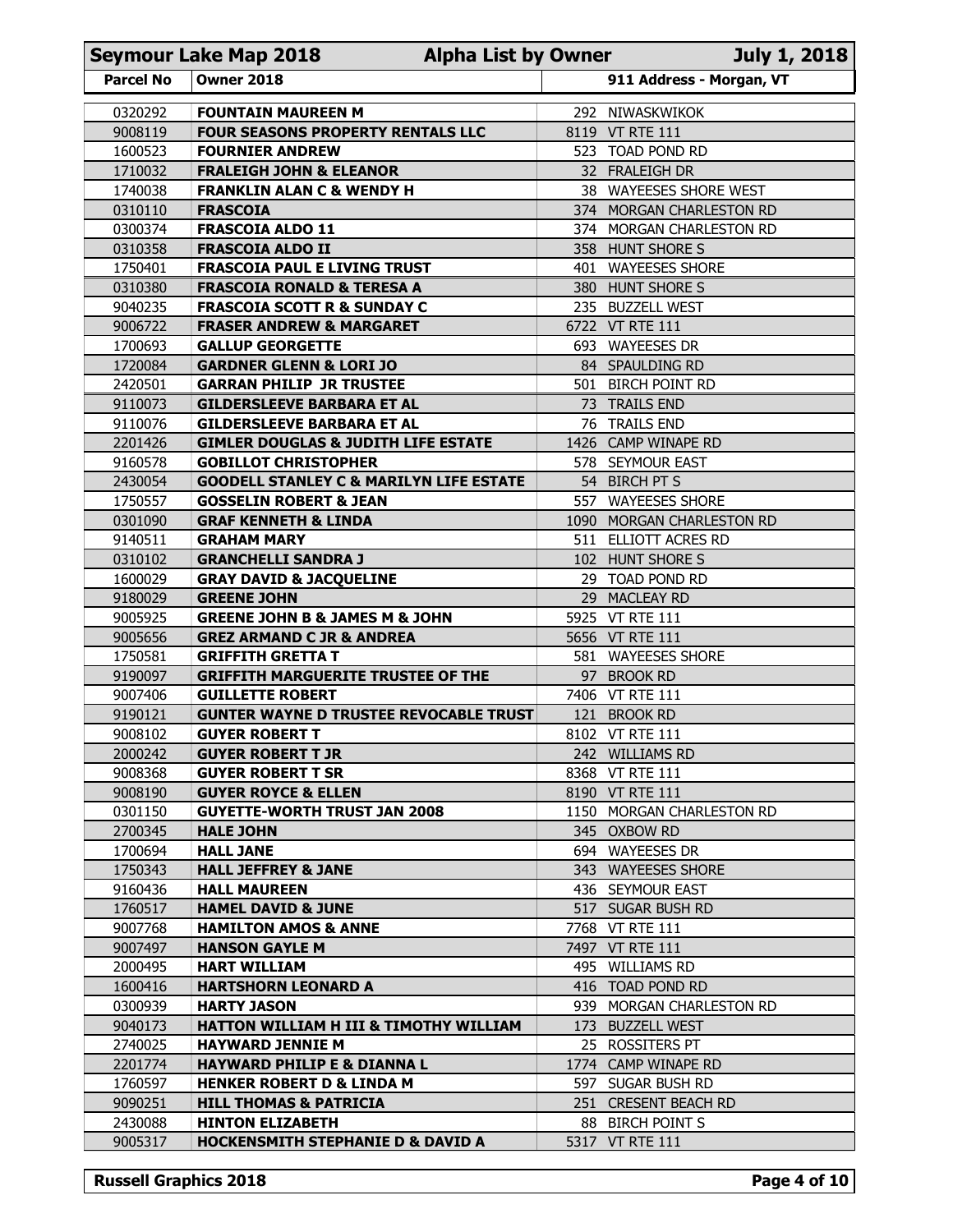| 911 Address - Morgan, VT<br><b>Parcel No</b><br><b>Owner 2018</b><br>65 MILES DR<br>2730065<br><b>HODGDON STEPHEN P.</b><br>1900 CAMP WINAPE RD<br>2201900<br><b>HOFMANN ROBERT</b><br>2201793<br><b>HOGAN WILLIAM</b><br>1793 CAMP WINAPE RD<br>9008502<br><b>HOLDEN DEREK H &amp; DANIELLE L</b><br>8502 VT RTE 111<br>9030180<br>180 TWIN CAMPS<br><b>HOLDEN W H SR &amp; FAMILY</b><br>1800104<br><b>HOLLAND EARL S</b><br>104 ONE MILE RD<br>9160464<br>464 SEYMOUR EAST<br><b>HOWE JASON</b><br>0302127<br><b>HRYCKIEWICZ JOSEPH &amp; CHERYL</b><br>2383 MORGAN CHARLESTON RD<br>9006437<br><b>HUBBARD REED</b><br>6437 VT RTE 111<br>9007831<br><b>IRWIN IRREVOCABLE INCOME TRUST</b><br>7831 VT RTE 111<br>9170212<br>212 BIG ROCK<br><b>JAEGER ELLEN</b><br>153 BUZZELL WEST<br>9040153<br><b>JANGRAW FAMILY TRUST</b><br><b>JARVIS, JUDITH TRUSTEE</b><br>180 OUTLET RD<br>2440180<br>1720127<br><b>JENKINS DAVID A &amp; CAROL A</b><br>127 SPAULDING RD<br>0320252<br>JENNESS K.L. & R.P.JENNESS REVOCABLE TRU<br>252 NIWASKWIKOK<br>0320290<br><b>JENNESS KRYSTAL</b><br>290 NIWASKWIKOK<br>1700091<br><b>JENNESS KRYSTAL</b><br>91 WAYEESES DR<br>0301775<br><b>JENNESS MATTHEW</b><br>1775 MORGAN CHARLESTON RD<br>2740107<br>107 ROSSITERS PT<br><b>JEWETT MINA REVOCABLE TRUST</b><br>1730273<br>273 JONES RD<br><b>JOHNSON JEFFREY P &amp; BEVERLY E</b><br>2000415<br>415 WILLIAMS RD<br><b>JOHNSTON AARON &amp; LINDA</b><br>9007734<br><b>JOHNSTON STEFAN K</b><br>7734 VT RTE 111<br>9170341<br>341 BIG ROCK RD<br><b>JORDAN JAMES &amp; SHARLYN</b><br>9170472<br><b>JORDAN JAMES &amp; SHARLYN</b><br>472 BIG ROCK RD<br>9140681<br><b>JORDAN JAMES A &amp; SHARLYN M</b><br>681 ELLIOTT ACRES RD<br>9005540<br>5540 VT RTE 111<br><b>JORDAN REBEKAH</b><br>9005908<br><b>JOYAL RICHARD</b><br>5908 VT RTE 111<br>1750394<br><b>JUDD ARTHUR S JR &amp; CAROLYN T</b><br>394 WAYESSES SHORE<br>1700620<br>620 WAYEESES DR<br><b>JUDD BARBARA</b><br>1750653<br><b>JUDD BARBARA</b><br>653 WAYEESES SHORE<br>1740026<br><b>JUDD BARBARA M</b><br>26 WAYEESES SHORE W<br>9005530<br><b>JUDD BRIAN K</b><br>5530 VT RTE 111<br>9008621<br><b>JUDD ERIC</b><br>8621 VT RTE 111<br>1700843<br><b>JUDD JAMES</b><br>843 WAYEESES DR<br>1700430<br>430 WAYEESES DR<br><b>JUDD JAMES &amp; ALICE</b><br>1700900<br><b>JUDD JAMES &amp; KENNEY JAMES</b><br>900 WAYEESES DR<br>1740018<br><b>JUDD JAMES E</b><br>18 WAYEESES SH W<br>9120103<br><b>KAESSLER, KARL D, PAUL</b><br>103 LAY DRIVE<br>1740150<br><b>KAUFMANN JAMES</b><br>150 WAYEESES SHORE W<br>9008411<br><b>KEALEY CADE LLC</b><br>8411 VT RTE 111<br>2000227<br>227 WILLIAMS RD<br><b>KEEN ROBERT M</b><br>9006456<br>6456 VT RTE 111<br><b>KENISON GLENN E &amp; ARGENE</b><br>9007026<br><b>KENNEDY MONTE</b><br>7026 VT RTE 111<br>1700760<br><b>KENNEY REVOCABLE LIVING TRUST</b><br>760 WAYEESES DR<br>1750319<br><b>KENNEY REVOCABLE LIVING TRUST</b><br>319 WAYEESES SHORE<br>9090066<br><b>KERR BRIAN &amp; DEBORAH LIFE ESTATE</b><br>66 CRESENT BEACH RD<br>0300820<br><b>KEZAR CHARLES A LIFE ESTATE</b><br>820 MORGAN CHARLESTON RD<br>9140531<br>531 ELLIOTT ACRES RD<br><b>KIBBY MAXINE E &amp; LOUIS V</b><br>1750705<br><b>KILPATRICK WILLIAM</b><br>705 WAYEESES SHORE<br>2420585<br>KINCAID KEVIN F.<br>585 BIRCH PT RD<br>2430093<br><b>KINGSTON RICHARD</b><br>93 BIRCH POINT S<br>2201652<br><b>KIPP JOHN &amp; JANE ET AL</b><br>1652 CAMP WINAPE RD<br>2430066<br>66 BIRCH PT S<br><b>KITCHEN VIVIAN</b><br>9140745<br><b>KITTELL CHRISTOPHER</b><br>745 ELLIOTT ACRES RD | <b>Seymour Lake Map 2018</b><br><b>Alpha List by Owner</b> | <b>July 1, 2018</b> |
|----------------------------------------------------------------------------------------------------------------------------------------------------------------------------------------------------------------------------------------------------------------------------------------------------------------------------------------------------------------------------------------------------------------------------------------------------------------------------------------------------------------------------------------------------------------------------------------------------------------------------------------------------------------------------------------------------------------------------------------------------------------------------------------------------------------------------------------------------------------------------------------------------------------------------------------------------------------------------------------------------------------------------------------------------------------------------------------------------------------------------------------------------------------------------------------------------------------------------------------------------------------------------------------------------------------------------------------------------------------------------------------------------------------------------------------------------------------------------------------------------------------------------------------------------------------------------------------------------------------------------------------------------------------------------------------------------------------------------------------------------------------------------------------------------------------------------------------------------------------------------------------------------------------------------------------------------------------------------------------------------------------------------------------------------------------------------------------------------------------------------------------------------------------------------------------------------------------------------------------------------------------------------------------------------------------------------------------------------------------------------------------------------------------------------------------------------------------------------------------------------------------------------------------------------------------------------------------------------------------------------------------------------------------------------------------------------------------------------------------------------------------------------------------------------------------------------------------------------------------------------------------------------------------------------------------------------------------------------------------------------------------------------------------------------------------------------------------------------------------------------------------------------------------------------------------------------------------------------------------------------------------------------------------------------------------------------------------------------------------------------------------------------------------------------------------------------------------------------------------------------------------------------------------------------------------------------------|------------------------------------------------------------|---------------------|
|                                                                                                                                                                                                                                                                                                                                                                                                                                                                                                                                                                                                                                                                                                                                                                                                                                                                                                                                                                                                                                                                                                                                                                                                                                                                                                                                                                                                                                                                                                                                                                                                                                                                                                                                                                                                                                                                                                                                                                                                                                                                                                                                                                                                                                                                                                                                                                                                                                                                                                                                                                                                                                                                                                                                                                                                                                                                                                                                                                                                                                                                                                                                                                                                                                                                                                                                                                                                                                                                                                                                                                                  |                                                            |                     |
|                                                                                                                                                                                                                                                                                                                                                                                                                                                                                                                                                                                                                                                                                                                                                                                                                                                                                                                                                                                                                                                                                                                                                                                                                                                                                                                                                                                                                                                                                                                                                                                                                                                                                                                                                                                                                                                                                                                                                                                                                                                                                                                                                                                                                                                                                                                                                                                                                                                                                                                                                                                                                                                                                                                                                                                                                                                                                                                                                                                                                                                                                                                                                                                                                                                                                                                                                                                                                                                                                                                                                                                  |                                                            |                     |
|                                                                                                                                                                                                                                                                                                                                                                                                                                                                                                                                                                                                                                                                                                                                                                                                                                                                                                                                                                                                                                                                                                                                                                                                                                                                                                                                                                                                                                                                                                                                                                                                                                                                                                                                                                                                                                                                                                                                                                                                                                                                                                                                                                                                                                                                                                                                                                                                                                                                                                                                                                                                                                                                                                                                                                                                                                                                                                                                                                                                                                                                                                                                                                                                                                                                                                                                                                                                                                                                                                                                                                                  |                                                            |                     |
|                                                                                                                                                                                                                                                                                                                                                                                                                                                                                                                                                                                                                                                                                                                                                                                                                                                                                                                                                                                                                                                                                                                                                                                                                                                                                                                                                                                                                                                                                                                                                                                                                                                                                                                                                                                                                                                                                                                                                                                                                                                                                                                                                                                                                                                                                                                                                                                                                                                                                                                                                                                                                                                                                                                                                                                                                                                                                                                                                                                                                                                                                                                                                                                                                                                                                                                                                                                                                                                                                                                                                                                  |                                                            |                     |
|                                                                                                                                                                                                                                                                                                                                                                                                                                                                                                                                                                                                                                                                                                                                                                                                                                                                                                                                                                                                                                                                                                                                                                                                                                                                                                                                                                                                                                                                                                                                                                                                                                                                                                                                                                                                                                                                                                                                                                                                                                                                                                                                                                                                                                                                                                                                                                                                                                                                                                                                                                                                                                                                                                                                                                                                                                                                                                                                                                                                                                                                                                                                                                                                                                                                                                                                                                                                                                                                                                                                                                                  |                                                            |                     |
|                                                                                                                                                                                                                                                                                                                                                                                                                                                                                                                                                                                                                                                                                                                                                                                                                                                                                                                                                                                                                                                                                                                                                                                                                                                                                                                                                                                                                                                                                                                                                                                                                                                                                                                                                                                                                                                                                                                                                                                                                                                                                                                                                                                                                                                                                                                                                                                                                                                                                                                                                                                                                                                                                                                                                                                                                                                                                                                                                                                                                                                                                                                                                                                                                                                                                                                                                                                                                                                                                                                                                                                  |                                                            |                     |
|                                                                                                                                                                                                                                                                                                                                                                                                                                                                                                                                                                                                                                                                                                                                                                                                                                                                                                                                                                                                                                                                                                                                                                                                                                                                                                                                                                                                                                                                                                                                                                                                                                                                                                                                                                                                                                                                                                                                                                                                                                                                                                                                                                                                                                                                                                                                                                                                                                                                                                                                                                                                                                                                                                                                                                                                                                                                                                                                                                                                                                                                                                                                                                                                                                                                                                                                                                                                                                                                                                                                                                                  |                                                            |                     |
|                                                                                                                                                                                                                                                                                                                                                                                                                                                                                                                                                                                                                                                                                                                                                                                                                                                                                                                                                                                                                                                                                                                                                                                                                                                                                                                                                                                                                                                                                                                                                                                                                                                                                                                                                                                                                                                                                                                                                                                                                                                                                                                                                                                                                                                                                                                                                                                                                                                                                                                                                                                                                                                                                                                                                                                                                                                                                                                                                                                                                                                                                                                                                                                                                                                                                                                                                                                                                                                                                                                                                                                  |                                                            |                     |
|                                                                                                                                                                                                                                                                                                                                                                                                                                                                                                                                                                                                                                                                                                                                                                                                                                                                                                                                                                                                                                                                                                                                                                                                                                                                                                                                                                                                                                                                                                                                                                                                                                                                                                                                                                                                                                                                                                                                                                                                                                                                                                                                                                                                                                                                                                                                                                                                                                                                                                                                                                                                                                                                                                                                                                                                                                                                                                                                                                                                                                                                                                                                                                                                                                                                                                                                                                                                                                                                                                                                                                                  |                                                            |                     |
|                                                                                                                                                                                                                                                                                                                                                                                                                                                                                                                                                                                                                                                                                                                                                                                                                                                                                                                                                                                                                                                                                                                                                                                                                                                                                                                                                                                                                                                                                                                                                                                                                                                                                                                                                                                                                                                                                                                                                                                                                                                                                                                                                                                                                                                                                                                                                                                                                                                                                                                                                                                                                                                                                                                                                                                                                                                                                                                                                                                                                                                                                                                                                                                                                                                                                                                                                                                                                                                                                                                                                                                  |                                                            |                     |
|                                                                                                                                                                                                                                                                                                                                                                                                                                                                                                                                                                                                                                                                                                                                                                                                                                                                                                                                                                                                                                                                                                                                                                                                                                                                                                                                                                                                                                                                                                                                                                                                                                                                                                                                                                                                                                                                                                                                                                                                                                                                                                                                                                                                                                                                                                                                                                                                                                                                                                                                                                                                                                                                                                                                                                                                                                                                                                                                                                                                                                                                                                                                                                                                                                                                                                                                                                                                                                                                                                                                                                                  |                                                            |                     |
|                                                                                                                                                                                                                                                                                                                                                                                                                                                                                                                                                                                                                                                                                                                                                                                                                                                                                                                                                                                                                                                                                                                                                                                                                                                                                                                                                                                                                                                                                                                                                                                                                                                                                                                                                                                                                                                                                                                                                                                                                                                                                                                                                                                                                                                                                                                                                                                                                                                                                                                                                                                                                                                                                                                                                                                                                                                                                                                                                                                                                                                                                                                                                                                                                                                                                                                                                                                                                                                                                                                                                                                  |                                                            |                     |
|                                                                                                                                                                                                                                                                                                                                                                                                                                                                                                                                                                                                                                                                                                                                                                                                                                                                                                                                                                                                                                                                                                                                                                                                                                                                                                                                                                                                                                                                                                                                                                                                                                                                                                                                                                                                                                                                                                                                                                                                                                                                                                                                                                                                                                                                                                                                                                                                                                                                                                                                                                                                                                                                                                                                                                                                                                                                                                                                                                                                                                                                                                                                                                                                                                                                                                                                                                                                                                                                                                                                                                                  |                                                            |                     |
|                                                                                                                                                                                                                                                                                                                                                                                                                                                                                                                                                                                                                                                                                                                                                                                                                                                                                                                                                                                                                                                                                                                                                                                                                                                                                                                                                                                                                                                                                                                                                                                                                                                                                                                                                                                                                                                                                                                                                                                                                                                                                                                                                                                                                                                                                                                                                                                                                                                                                                                                                                                                                                                                                                                                                                                                                                                                                                                                                                                                                                                                                                                                                                                                                                                                                                                                                                                                                                                                                                                                                                                  |                                                            |                     |
|                                                                                                                                                                                                                                                                                                                                                                                                                                                                                                                                                                                                                                                                                                                                                                                                                                                                                                                                                                                                                                                                                                                                                                                                                                                                                                                                                                                                                                                                                                                                                                                                                                                                                                                                                                                                                                                                                                                                                                                                                                                                                                                                                                                                                                                                                                                                                                                                                                                                                                                                                                                                                                                                                                                                                                                                                                                                                                                                                                                                                                                                                                                                                                                                                                                                                                                                                                                                                                                                                                                                                                                  |                                                            |                     |
|                                                                                                                                                                                                                                                                                                                                                                                                                                                                                                                                                                                                                                                                                                                                                                                                                                                                                                                                                                                                                                                                                                                                                                                                                                                                                                                                                                                                                                                                                                                                                                                                                                                                                                                                                                                                                                                                                                                                                                                                                                                                                                                                                                                                                                                                                                                                                                                                                                                                                                                                                                                                                                                                                                                                                                                                                                                                                                                                                                                                                                                                                                                                                                                                                                                                                                                                                                                                                                                                                                                                                                                  |                                                            |                     |
|                                                                                                                                                                                                                                                                                                                                                                                                                                                                                                                                                                                                                                                                                                                                                                                                                                                                                                                                                                                                                                                                                                                                                                                                                                                                                                                                                                                                                                                                                                                                                                                                                                                                                                                                                                                                                                                                                                                                                                                                                                                                                                                                                                                                                                                                                                                                                                                                                                                                                                                                                                                                                                                                                                                                                                                                                                                                                                                                                                                                                                                                                                                                                                                                                                                                                                                                                                                                                                                                                                                                                                                  |                                                            |                     |
|                                                                                                                                                                                                                                                                                                                                                                                                                                                                                                                                                                                                                                                                                                                                                                                                                                                                                                                                                                                                                                                                                                                                                                                                                                                                                                                                                                                                                                                                                                                                                                                                                                                                                                                                                                                                                                                                                                                                                                                                                                                                                                                                                                                                                                                                                                                                                                                                                                                                                                                                                                                                                                                                                                                                                                                                                                                                                                                                                                                                                                                                                                                                                                                                                                                                                                                                                                                                                                                                                                                                                                                  |                                                            |                     |
|                                                                                                                                                                                                                                                                                                                                                                                                                                                                                                                                                                                                                                                                                                                                                                                                                                                                                                                                                                                                                                                                                                                                                                                                                                                                                                                                                                                                                                                                                                                                                                                                                                                                                                                                                                                                                                                                                                                                                                                                                                                                                                                                                                                                                                                                                                                                                                                                                                                                                                                                                                                                                                                                                                                                                                                                                                                                                                                                                                                                                                                                                                                                                                                                                                                                                                                                                                                                                                                                                                                                                                                  |                                                            |                     |
|                                                                                                                                                                                                                                                                                                                                                                                                                                                                                                                                                                                                                                                                                                                                                                                                                                                                                                                                                                                                                                                                                                                                                                                                                                                                                                                                                                                                                                                                                                                                                                                                                                                                                                                                                                                                                                                                                                                                                                                                                                                                                                                                                                                                                                                                                                                                                                                                                                                                                                                                                                                                                                                                                                                                                                                                                                                                                                                                                                                                                                                                                                                                                                                                                                                                                                                                                                                                                                                                                                                                                                                  |                                                            |                     |
|                                                                                                                                                                                                                                                                                                                                                                                                                                                                                                                                                                                                                                                                                                                                                                                                                                                                                                                                                                                                                                                                                                                                                                                                                                                                                                                                                                                                                                                                                                                                                                                                                                                                                                                                                                                                                                                                                                                                                                                                                                                                                                                                                                                                                                                                                                                                                                                                                                                                                                                                                                                                                                                                                                                                                                                                                                                                                                                                                                                                                                                                                                                                                                                                                                                                                                                                                                                                                                                                                                                                                                                  |                                                            |                     |
|                                                                                                                                                                                                                                                                                                                                                                                                                                                                                                                                                                                                                                                                                                                                                                                                                                                                                                                                                                                                                                                                                                                                                                                                                                                                                                                                                                                                                                                                                                                                                                                                                                                                                                                                                                                                                                                                                                                                                                                                                                                                                                                                                                                                                                                                                                                                                                                                                                                                                                                                                                                                                                                                                                                                                                                                                                                                                                                                                                                                                                                                                                                                                                                                                                                                                                                                                                                                                                                                                                                                                                                  |                                                            |                     |
|                                                                                                                                                                                                                                                                                                                                                                                                                                                                                                                                                                                                                                                                                                                                                                                                                                                                                                                                                                                                                                                                                                                                                                                                                                                                                                                                                                                                                                                                                                                                                                                                                                                                                                                                                                                                                                                                                                                                                                                                                                                                                                                                                                                                                                                                                                                                                                                                                                                                                                                                                                                                                                                                                                                                                                                                                                                                                                                                                                                                                                                                                                                                                                                                                                                                                                                                                                                                                                                                                                                                                                                  |                                                            |                     |
|                                                                                                                                                                                                                                                                                                                                                                                                                                                                                                                                                                                                                                                                                                                                                                                                                                                                                                                                                                                                                                                                                                                                                                                                                                                                                                                                                                                                                                                                                                                                                                                                                                                                                                                                                                                                                                                                                                                                                                                                                                                                                                                                                                                                                                                                                                                                                                                                                                                                                                                                                                                                                                                                                                                                                                                                                                                                                                                                                                                                                                                                                                                                                                                                                                                                                                                                                                                                                                                                                                                                                                                  |                                                            |                     |
|                                                                                                                                                                                                                                                                                                                                                                                                                                                                                                                                                                                                                                                                                                                                                                                                                                                                                                                                                                                                                                                                                                                                                                                                                                                                                                                                                                                                                                                                                                                                                                                                                                                                                                                                                                                                                                                                                                                                                                                                                                                                                                                                                                                                                                                                                                                                                                                                                                                                                                                                                                                                                                                                                                                                                                                                                                                                                                                                                                                                                                                                                                                                                                                                                                                                                                                                                                                                                                                                                                                                                                                  |                                                            |                     |
|                                                                                                                                                                                                                                                                                                                                                                                                                                                                                                                                                                                                                                                                                                                                                                                                                                                                                                                                                                                                                                                                                                                                                                                                                                                                                                                                                                                                                                                                                                                                                                                                                                                                                                                                                                                                                                                                                                                                                                                                                                                                                                                                                                                                                                                                                                                                                                                                                                                                                                                                                                                                                                                                                                                                                                                                                                                                                                                                                                                                                                                                                                                                                                                                                                                                                                                                                                                                                                                                                                                                                                                  |                                                            |                     |
|                                                                                                                                                                                                                                                                                                                                                                                                                                                                                                                                                                                                                                                                                                                                                                                                                                                                                                                                                                                                                                                                                                                                                                                                                                                                                                                                                                                                                                                                                                                                                                                                                                                                                                                                                                                                                                                                                                                                                                                                                                                                                                                                                                                                                                                                                                                                                                                                                                                                                                                                                                                                                                                                                                                                                                                                                                                                                                                                                                                                                                                                                                                                                                                                                                                                                                                                                                                                                                                                                                                                                                                  |                                                            |                     |
|                                                                                                                                                                                                                                                                                                                                                                                                                                                                                                                                                                                                                                                                                                                                                                                                                                                                                                                                                                                                                                                                                                                                                                                                                                                                                                                                                                                                                                                                                                                                                                                                                                                                                                                                                                                                                                                                                                                                                                                                                                                                                                                                                                                                                                                                                                                                                                                                                                                                                                                                                                                                                                                                                                                                                                                                                                                                                                                                                                                                                                                                                                                                                                                                                                                                                                                                                                                                                                                                                                                                                                                  |                                                            |                     |
|                                                                                                                                                                                                                                                                                                                                                                                                                                                                                                                                                                                                                                                                                                                                                                                                                                                                                                                                                                                                                                                                                                                                                                                                                                                                                                                                                                                                                                                                                                                                                                                                                                                                                                                                                                                                                                                                                                                                                                                                                                                                                                                                                                                                                                                                                                                                                                                                                                                                                                                                                                                                                                                                                                                                                                                                                                                                                                                                                                                                                                                                                                                                                                                                                                                                                                                                                                                                                                                                                                                                                                                  |                                                            |                     |
|                                                                                                                                                                                                                                                                                                                                                                                                                                                                                                                                                                                                                                                                                                                                                                                                                                                                                                                                                                                                                                                                                                                                                                                                                                                                                                                                                                                                                                                                                                                                                                                                                                                                                                                                                                                                                                                                                                                                                                                                                                                                                                                                                                                                                                                                                                                                                                                                                                                                                                                                                                                                                                                                                                                                                                                                                                                                                                                                                                                                                                                                                                                                                                                                                                                                                                                                                                                                                                                                                                                                                                                  |                                                            |                     |
|                                                                                                                                                                                                                                                                                                                                                                                                                                                                                                                                                                                                                                                                                                                                                                                                                                                                                                                                                                                                                                                                                                                                                                                                                                                                                                                                                                                                                                                                                                                                                                                                                                                                                                                                                                                                                                                                                                                                                                                                                                                                                                                                                                                                                                                                                                                                                                                                                                                                                                                                                                                                                                                                                                                                                                                                                                                                                                                                                                                                                                                                                                                                                                                                                                                                                                                                                                                                                                                                                                                                                                                  |                                                            |                     |
|                                                                                                                                                                                                                                                                                                                                                                                                                                                                                                                                                                                                                                                                                                                                                                                                                                                                                                                                                                                                                                                                                                                                                                                                                                                                                                                                                                                                                                                                                                                                                                                                                                                                                                                                                                                                                                                                                                                                                                                                                                                                                                                                                                                                                                                                                                                                                                                                                                                                                                                                                                                                                                                                                                                                                                                                                                                                                                                                                                                                                                                                                                                                                                                                                                                                                                                                                                                                                                                                                                                                                                                  |                                                            |                     |
|                                                                                                                                                                                                                                                                                                                                                                                                                                                                                                                                                                                                                                                                                                                                                                                                                                                                                                                                                                                                                                                                                                                                                                                                                                                                                                                                                                                                                                                                                                                                                                                                                                                                                                                                                                                                                                                                                                                                                                                                                                                                                                                                                                                                                                                                                                                                                                                                                                                                                                                                                                                                                                                                                                                                                                                                                                                                                                                                                                                                                                                                                                                                                                                                                                                                                                                                                                                                                                                                                                                                                                                  |                                                            |                     |
|                                                                                                                                                                                                                                                                                                                                                                                                                                                                                                                                                                                                                                                                                                                                                                                                                                                                                                                                                                                                                                                                                                                                                                                                                                                                                                                                                                                                                                                                                                                                                                                                                                                                                                                                                                                                                                                                                                                                                                                                                                                                                                                                                                                                                                                                                                                                                                                                                                                                                                                                                                                                                                                                                                                                                                                                                                                                                                                                                                                                                                                                                                                                                                                                                                                                                                                                                                                                                                                                                                                                                                                  |                                                            |                     |
|                                                                                                                                                                                                                                                                                                                                                                                                                                                                                                                                                                                                                                                                                                                                                                                                                                                                                                                                                                                                                                                                                                                                                                                                                                                                                                                                                                                                                                                                                                                                                                                                                                                                                                                                                                                                                                                                                                                                                                                                                                                                                                                                                                                                                                                                                                                                                                                                                                                                                                                                                                                                                                                                                                                                                                                                                                                                                                                                                                                                                                                                                                                                                                                                                                                                                                                                                                                                                                                                                                                                                                                  |                                                            |                     |
|                                                                                                                                                                                                                                                                                                                                                                                                                                                                                                                                                                                                                                                                                                                                                                                                                                                                                                                                                                                                                                                                                                                                                                                                                                                                                                                                                                                                                                                                                                                                                                                                                                                                                                                                                                                                                                                                                                                                                                                                                                                                                                                                                                                                                                                                                                                                                                                                                                                                                                                                                                                                                                                                                                                                                                                                                                                                                                                                                                                                                                                                                                                                                                                                                                                                                                                                                                                                                                                                                                                                                                                  |                                                            |                     |
|                                                                                                                                                                                                                                                                                                                                                                                                                                                                                                                                                                                                                                                                                                                                                                                                                                                                                                                                                                                                                                                                                                                                                                                                                                                                                                                                                                                                                                                                                                                                                                                                                                                                                                                                                                                                                                                                                                                                                                                                                                                                                                                                                                                                                                                                                                                                                                                                                                                                                                                                                                                                                                                                                                                                                                                                                                                                                                                                                                                                                                                                                                                                                                                                                                                                                                                                                                                                                                                                                                                                                                                  |                                                            |                     |
|                                                                                                                                                                                                                                                                                                                                                                                                                                                                                                                                                                                                                                                                                                                                                                                                                                                                                                                                                                                                                                                                                                                                                                                                                                                                                                                                                                                                                                                                                                                                                                                                                                                                                                                                                                                                                                                                                                                                                                                                                                                                                                                                                                                                                                                                                                                                                                                                                                                                                                                                                                                                                                                                                                                                                                                                                                                                                                                                                                                                                                                                                                                                                                                                                                                                                                                                                                                                                                                                                                                                                                                  |                                                            |                     |
|                                                                                                                                                                                                                                                                                                                                                                                                                                                                                                                                                                                                                                                                                                                                                                                                                                                                                                                                                                                                                                                                                                                                                                                                                                                                                                                                                                                                                                                                                                                                                                                                                                                                                                                                                                                                                                                                                                                                                                                                                                                                                                                                                                                                                                                                                                                                                                                                                                                                                                                                                                                                                                                                                                                                                                                                                                                                                                                                                                                                                                                                                                                                                                                                                                                                                                                                                                                                                                                                                                                                                                                  |                                                            |                     |
|                                                                                                                                                                                                                                                                                                                                                                                                                                                                                                                                                                                                                                                                                                                                                                                                                                                                                                                                                                                                                                                                                                                                                                                                                                                                                                                                                                                                                                                                                                                                                                                                                                                                                                                                                                                                                                                                                                                                                                                                                                                                                                                                                                                                                                                                                                                                                                                                                                                                                                                                                                                                                                                                                                                                                                                                                                                                                                                                                                                                                                                                                                                                                                                                                                                                                                                                                                                                                                                                                                                                                                                  |                                                            |                     |
|                                                                                                                                                                                                                                                                                                                                                                                                                                                                                                                                                                                                                                                                                                                                                                                                                                                                                                                                                                                                                                                                                                                                                                                                                                                                                                                                                                                                                                                                                                                                                                                                                                                                                                                                                                                                                                                                                                                                                                                                                                                                                                                                                                                                                                                                                                                                                                                                                                                                                                                                                                                                                                                                                                                                                                                                                                                                                                                                                                                                                                                                                                                                                                                                                                                                                                                                                                                                                                                                                                                                                                                  |                                                            |                     |
|                                                                                                                                                                                                                                                                                                                                                                                                                                                                                                                                                                                                                                                                                                                                                                                                                                                                                                                                                                                                                                                                                                                                                                                                                                                                                                                                                                                                                                                                                                                                                                                                                                                                                                                                                                                                                                                                                                                                                                                                                                                                                                                                                                                                                                                                                                                                                                                                                                                                                                                                                                                                                                                                                                                                                                                                                                                                                                                                                                                                                                                                                                                                                                                                                                                                                                                                                                                                                                                                                                                                                                                  |                                                            |                     |
|                                                                                                                                                                                                                                                                                                                                                                                                                                                                                                                                                                                                                                                                                                                                                                                                                                                                                                                                                                                                                                                                                                                                                                                                                                                                                                                                                                                                                                                                                                                                                                                                                                                                                                                                                                                                                                                                                                                                                                                                                                                                                                                                                                                                                                                                                                                                                                                                                                                                                                                                                                                                                                                                                                                                                                                                                                                                                                                                                                                                                                                                                                                                                                                                                                                                                                                                                                                                                                                                                                                                                                                  |                                                            |                     |
|                                                                                                                                                                                                                                                                                                                                                                                                                                                                                                                                                                                                                                                                                                                                                                                                                                                                                                                                                                                                                                                                                                                                                                                                                                                                                                                                                                                                                                                                                                                                                                                                                                                                                                                                                                                                                                                                                                                                                                                                                                                                                                                                                                                                                                                                                                                                                                                                                                                                                                                                                                                                                                                                                                                                                                                                                                                                                                                                                                                                                                                                                                                                                                                                                                                                                                                                                                                                                                                                                                                                                                                  |                                                            |                     |
|                                                                                                                                                                                                                                                                                                                                                                                                                                                                                                                                                                                                                                                                                                                                                                                                                                                                                                                                                                                                                                                                                                                                                                                                                                                                                                                                                                                                                                                                                                                                                                                                                                                                                                                                                                                                                                                                                                                                                                                                                                                                                                                                                                                                                                                                                                                                                                                                                                                                                                                                                                                                                                                                                                                                                                                                                                                                                                                                                                                                                                                                                                                                                                                                                                                                                                                                                                                                                                                                                                                                                                                  |                                                            |                     |
|                                                                                                                                                                                                                                                                                                                                                                                                                                                                                                                                                                                                                                                                                                                                                                                                                                                                                                                                                                                                                                                                                                                                                                                                                                                                                                                                                                                                                                                                                                                                                                                                                                                                                                                                                                                                                                                                                                                                                                                                                                                                                                                                                                                                                                                                                                                                                                                                                                                                                                                                                                                                                                                                                                                                                                                                                                                                                                                                                                                                                                                                                                                                                                                                                                                                                                                                                                                                                                                                                                                                                                                  |                                                            |                     |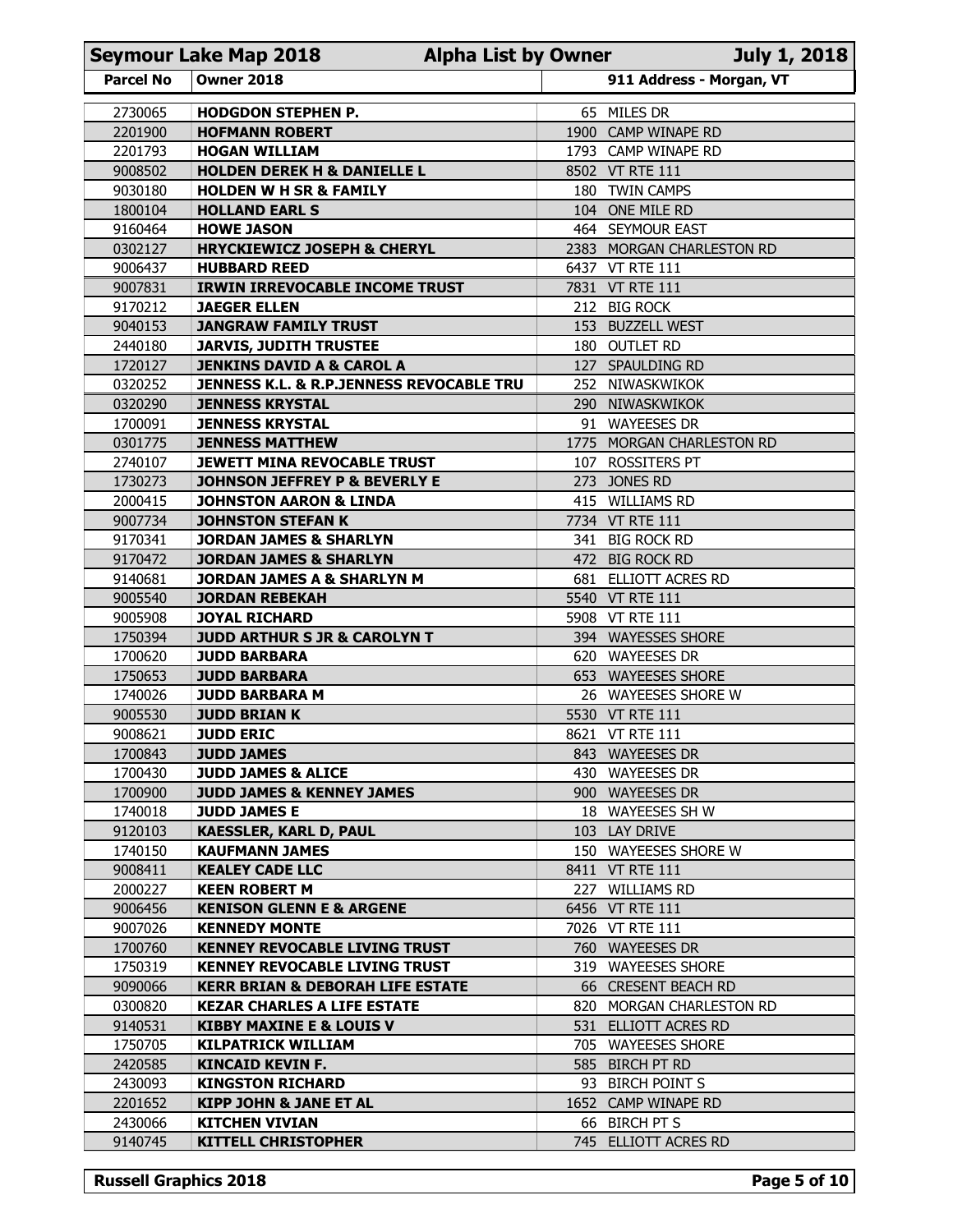|                    | <b>Seymour Lake Map 2018</b><br><b>Alpha List by Owner</b><br>July 1, 2018      |                                                      |                          |  |  |  |
|--------------------|---------------------------------------------------------------------------------|------------------------------------------------------|--------------------------|--|--|--|
| <b>Parcel No</b>   | <b>Owner 2018</b>                                                               |                                                      | 911 Address - Morgan, VT |  |  |  |
| 0301500            | <b>KLASH JAMES &amp; RUTH ESTATE OF</b>                                         | 1500 MORGAN CHARLESTON RD                            |                          |  |  |  |
| 2201912            | <b>KLETT DIANA M</b>                                                            | 1912 CAMP WINAPE RD                                  |                          |  |  |  |
| 0301110<br>9190072 | <b>KNOTH ROBERT</b><br>KOWAL FAMILY IRREVOCABLE TRUST                           | 1110 MORGAN CHARLESTON RD<br>72 BROOK RD             |                          |  |  |  |
| 2440112            | <b>KRATT W V &amp; S M, TRUSTEES</b>                                            | 112 OUTLET RD                                        |                          |  |  |  |
| 9007449            | <b>KULAGA ALLISON</b>                                                           | 7449 VT RTE 111                                      |                          |  |  |  |
| 9070057            | <b>KWASNIK DOUGLAS R</b>                                                        | 57 BARTER LN                                         |                          |  |  |  |
| 9140723<br>9008375 | LABRECQUE JOANNE M, RONALD W, DANIELLE<br><b>LABRECQUE RONALD W</b>             | 723 ELLIOTT ACRES RD<br>8375 VT RTE 111              |                          |  |  |  |
| 9140048            | <b>LACOURSE MICHAEL C &amp; TAMMY L</b>                                         | 48 ELLIOTT ACRES                                     |                          |  |  |  |
| 2000360            | <b>LAFOE THERESA</b>                                                            | 360 WILLIAMS RD                                      |                          |  |  |  |
| 1750721            | <b>LANDRY CHARLES A</b>                                                         | 721 WAYEESES SHORE                                   |                          |  |  |  |
| 9008026<br>9090501 | <b>LAPLUME ALAN P &amp; RACHEL A</b><br><b>LAPLUME CLAUDETTE</b>                | 8026 VT RT 111<br>501 CRESENT BEACH EXT              |                          |  |  |  |
| 9140551            | <b>LAROCQUE ALBERT &amp; CHRISTINE</b>                                          | 551 ELLIOTT ACRES RD                                 |                          |  |  |  |
| 1600363            | <b>LASKO TYLER</b>                                                              | 363 TOAD POND RD                                     |                          |  |  |  |
| 9120101            | <b>LAY DOUGLAS</b>                                                              | 101 LAY DR                                           |                          |  |  |  |
| 9120108<br>9020219 | <b>LAY FAMILY PARTNERSHIP</b><br><b>LAZZARA ANTHONY ET AL</b>                   | 108 LAY DR<br>219 CRANBERRY LN                       |                          |  |  |  |
| 9190150            | <b>LEA DANIEL K &amp; OLIVER J</b>                                              | 150 BROOK RD                                         |                          |  |  |  |
| 2420529            | <b>LEE BRIAN TRUSTEE</b>                                                        | 529 BIRCH PT RD                                      |                          |  |  |  |
| 0301070            | <b>LERNER ARTHUR &amp; CAROL</b>                                                | 1070 MORGAN CHARLESTON RD                            |                          |  |  |  |
| 2201164<br>9007036 | <b>LESSING PROPERTIES LLLP</b><br><b>LEWIS BEVERLY A</b>                        | 1164 CAMP WINAPE RD<br>7036 VT RTE 111               |                          |  |  |  |
| 9040197            | <b>LILLICRAP NANCY</b>                                                          | 197 BUZZELL WEST                                     |                          |  |  |  |
| 1760711            | <b>LIMOGE MATTHEW E</b>                                                         | 711 SUGAR BUSH RD                                    |                          |  |  |  |
| 9060093            | <b>LOCKWOOD ELAINE</b>                                                          | 93 BUZZELL EAST                                      |                          |  |  |  |
| 9005175<br>9007034 | <b>LOOMIS WILLIAM T IV</b><br><b>LOVE PATRICK A &amp; JUDITH L</b>              | 5175 VT RTE 111<br>7034 VT RTE 111                   |                          |  |  |  |
| 1750346            | <b>LOVELAND DONALD R &amp; KATHLEEN</b>                                         | 346 WAYEESES SHORE                                   |                          |  |  |  |
| 9030097            | <b>LUCEY DAVID</b>                                                              | 97 TWIN CAMPS                                        |                          |  |  |  |
| 0300721            | <b>LUNDGREN ROBERT</b>                                                          | 721 MORGAN CHARLESTON RD                             |                          |  |  |  |
| 0300952<br>0300753 | <b>LUTENEGGER ALAN J</b>                                                        | 952 MORGAN CHARLESTON RD                             |                          |  |  |  |
| 0300670            | <b>M &amp; C MANAGEMENT, LLC</b><br><b>M &amp; C MANAGEMENT, LLC</b>            | 753 MORGAN CHARLESTON RD<br>670 MORGAN CHARLESTON RD |                          |  |  |  |
| 2750021            | <b>MACDONALD BRUCE TRUST</b>                                                    | 21 KIPP LN                                           |                          |  |  |  |
| 9180046            | <b>MACLEAY GEORGE &amp; WILLIAM</b>                                             | 46 MACLEAY RD                                        |                          |  |  |  |
| 9180036            | <b>MAEZ NATHAN</b>                                                              | 36 MACLEAY RD                                        |                          |  |  |  |
| 9007375<br>9008572 | <b>MAGNUS JOHN &amp; DEBRA</b><br><b>MAPLE ROBERT &amp; SUZANNE LIFE ESTATE</b> | 7375 VT RTE 111<br>8572 VT RTE 111                   |                          |  |  |  |
| 2430126            | <b>MARCHIONE ROBERT &amp; ALICE J</b>                                           | 126 BIRCH PT S                                       |                          |  |  |  |
| 9140662            | <b>MARQUIS MARC &amp; TIFFANY</b>                                               | 662 ELLIOTT ACRES RD                                 |                          |  |  |  |
| 9006009            | <b>MARSHALL ROBERT &amp; WENDY ANN</b>                                          | 6009 VT RTE 111                                      |                          |  |  |  |
| 2740051            | <b>MATTISON ARTHUR P</b>                                                        | 51 ROSSITERS PT                                      |                          |  |  |  |
| 9170340<br>9006111 | <b>MAXWELL DOUGLAS B &amp; MARILYN &amp; SUSAN L</b><br><b>MAY BEVERLY</b>      | 340 BIG ROCK<br>6111 VT RTE 111                      |                          |  |  |  |
| 0300040            | <b>MCCARROLL M KATHRYN</b>                                                      | 40 MORGAN CHARLESTON RD                              |                          |  |  |  |
| 2410073            | <b>MCCARTHY PATRICK S</b>                                                       | 73 BIRCH PT N                                        |                          |  |  |  |
| 2410123            | <b>MCCARTHY RICHARD &amp; ANN</b>                                               | 123 BIRCH PT N                                       |                          |  |  |  |
| 2410093            | <b>MCCARTHY ROBERT F</b>                                                        | 93 BIRCH PT N                                        |                          |  |  |  |
| 1750729<br>1740054 | MCDONALD FAMILY II, LLC<br><b>MCKENNY JEAN L TRUST</b>                          | 729 WAYEESES SHORE<br>54 WAYEESES SHORE W            |                          |  |  |  |
| 1730251            | <b>MCLENDON JOHN A TRUSTEE</b>                                                  | 251 JONES RD                                         |                          |  |  |  |
|                    | <b>MCLENDON LEE W TRUSTEE</b>                                                   | 225 JONES RD                                         |                          |  |  |  |
| 1730225            |                                                                                 |                                                      |                          |  |  |  |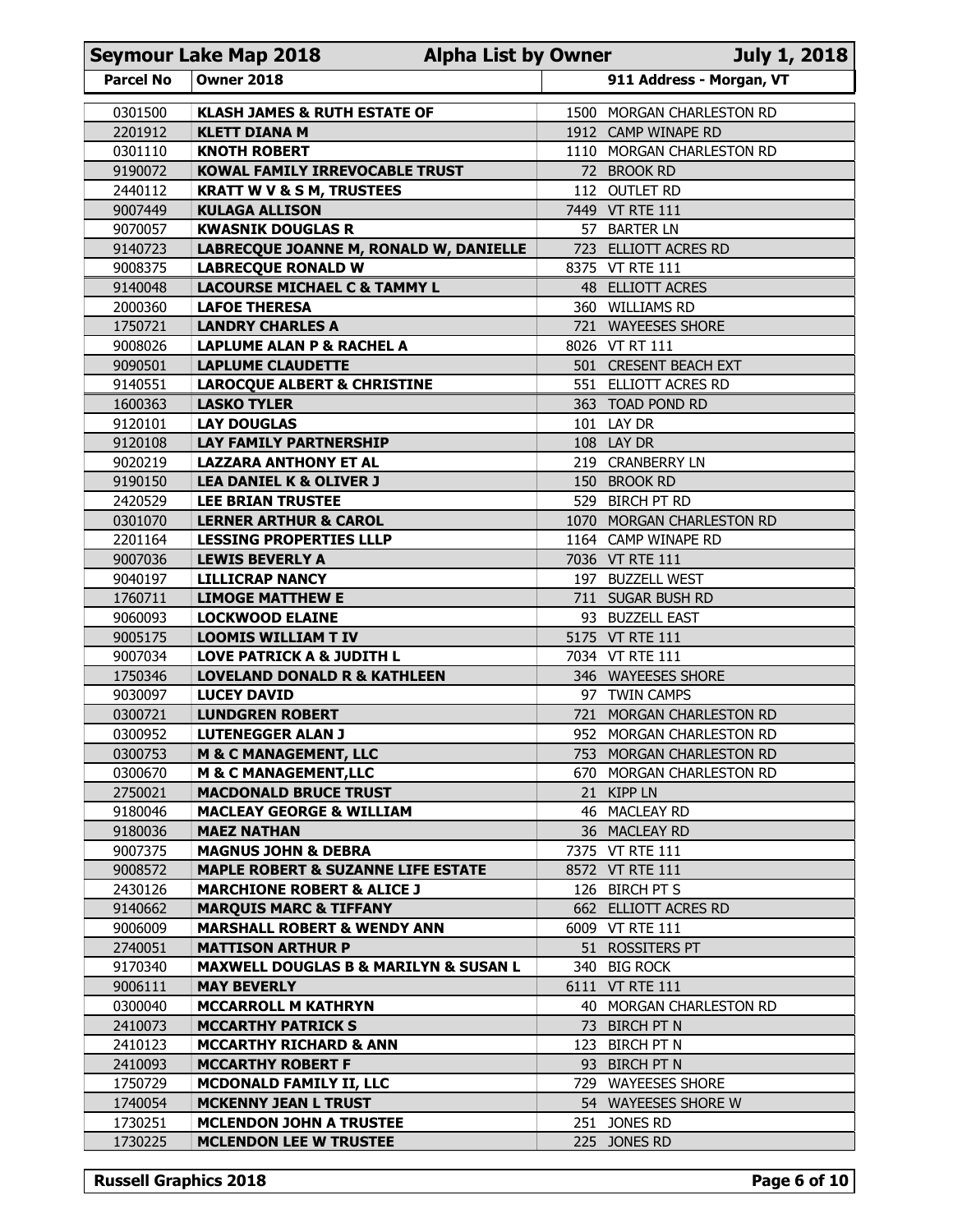|                    | <b>Seymour Lake Map 2018</b><br><b>Alpha List by Owner</b>                         |     |                                             | <b>July 1, 2018</b> |
|--------------------|------------------------------------------------------------------------------------|-----|---------------------------------------------|---------------------|
| <b>Parcel No</b>   | <b>Owner 2018</b>                                                                  |     | 911 Address - Morgan, VT                    |                     |
| 0100200            | <b>MCLEOD SANDRA CARGILL</b>                                                       |     | 200 VALLEY RD                               |                     |
| 9006371            | <b>MCLEOD SANDRA CARGILL</b>                                                       |     | 6371 VT RTE 111                             |                     |
| 9005665            | <b>MCWAIN LIVING TRUST</b>                                                         |     | 5665 VT RTE 111                             |                     |
| 9005629<br>2000474 | <b>MCWAIN LYMAN &amp; SUSAN</b><br><b>MERRILL DAVID</b>                            |     | 5629 VT RTE 111<br>474 WILLIAMS RD          |                     |
| 1700497            | <b>MILLER ROSEMARY FRY TRUSTEE</b>                                                 |     | 497 WAYEESES DR                             |                     |
| 9005977            | <b>MILLIKIN ROBERT</b>                                                             |     | 5977 VT RTE 111                             |                     |
| 1750416            | <b>MITCHELL JAMES E &amp; JEANNETTE M</b>                                          | 416 | <b>WAYEESES SHORE</b>                       |                     |
| 1750637            | <b>MITCHELL JAMES E &amp; JEANNETTE M</b>                                          | 637 | <b>WAYEESES SHORE</b>                       |                     |
| 9006840<br>0300841 | <b>MOLLEUR ROBERT J TRUSTEE OF RJM TRUST</b><br><b>MONTGOMERY MARK &amp; LOREN</b> |     | 6840 VT RTE 111<br>841 MORGAN CHARLESTON RD |                     |
| 2201722            | MOOT CANDACE, TRUSTEE OF FAMILY TRUST                                              |     | 1722 CAMP WINAPE RD                         |                     |
| 1600014            | <b>MORGAN HISTORICAL SOCIETY</b>                                                   |     | 14 TOAD POND RD                             |                     |
| 1200158            | <b>MORGAN TOWN</b>                                                                 |     | 158 MEADE HILL RD                           |                     |
| 1700001<br>1200041 | <b>MORGAN TOWN</b><br><b>MORGAN TOWN OF</b>                                        |     | 1 WAYEESES DR<br>41 MEADE HILL RD           |                     |
| 1200014            | <b>MORGAN UNITED CHURCH</b>                                                        |     | 14 MEADE HILL RD                            |                     |
| 9006309            | <b>MORLEY EDWIN S, RICHARD R &amp;</b>                                             |     | 6309 VT RTE 111                             |                     |
| 1750457            | <b>MORRIS JAMES H</b>                                                              |     | 457 WAYEESES SHORE                          |                     |
| 9005719<br>1600471 | <b>MORSE PETER &amp; CHERYL</b><br><b>MULINARE ANTHONY J</b>                       |     | 5719 VT RTE 111<br>471 TOAD POND RD         |                     |
| 9040289            | <b>MURPHY FREDERICK &amp; ELIZABETH</b>                                            |     | 289 BUZZELL WEST                            |                     |
| 1600141            | <b>MURPHY IRENE</b>                                                                |     | 141 TOAD POND RD                            |                     |
| 0301033            | <b>MURPHY SHANE &amp; LISA</b>                                                     |     | 1033 MORGAN CHARLESTON RD                   |                     |
| 9006798<br>9006048 | <b>MYERS NORMAN &amp; MARGARET</b><br><b>NELSON REVOCABLE TRUST 4/4/12</b>         |     | 6798 VT RTE 111<br>6048 VT RTE 111          |                     |
| 9008283            | <b>NEMETH ANDREW &amp; JENNA</b>                                                   |     | 8283 VT RTE 111                             |                     |
| 9040331            | <b>NEWELL ROBINSON DEBORAH</b>                                                     |     | 331 BUZZELL WEST                            |                     |
| 0300735            | <b>NICHOLS DAVID JENNE LOIS</b>                                                    |     | 735 MORGAN CHARLESTON RD                    |                     |
| 3200212<br>0300599 | <b>NICOTERA, CHRISTOPHER</b><br><b>NORTON CHARLES</b>                              |     | 212 FIELD RD<br>599 MORGAN CHARLESTON RD    |                     |
| 9170276            | <b>NPC REALTY CO INC</b>                                                           |     | 276 BIG ROCK                                |                     |
| 2420375            | <b>O'HARA MARGARET</b>                                                             |     | 375 BIRCH PT RD                             |                     |
| 9007363            | <b>OLNEY GARY W TRUSTEE OF THE</b>                                                 |     | 7363 VT RTE 111                             |                     |
| 0310202            | <b>ONYSKIN ALEXANDER REV TRUST</b>                                                 |     | 202 HUNT SHORE S                            |                     |
| 9140733<br>0310186 | <b>OSETEK STEVEN</b><br><b>PAINE FAMILY REVOCABLE TRUST OF 2015</b>                |     | 733 ELLIOTT ACRES RD<br>186 HUNT SHORE S    |                     |
| 9007389            | <b>PALIN DEAN &amp; JAN</b>                                                        |     | 7389 VT RTE 111                             |                     |
| 9080054            | <b>PALIN DEAN &amp; JANICE</b>                                                     |     | 54 PALIN DR                                 |                     |
| 0100033            | <b>PARE CAROL</b>                                                                  |     | 33 VALLEY RD                                |                     |
| 0100031<br>9008101 | <b>PARE ERIC P</b><br>PARENTEAU PAMELA                                             |     | 31 VALLEY RD<br>8101 VT RTE 111             |                     |
| 0300900            | <b>PATEL SONALI</b>                                                                |     | 900 MORGAN CHARLESTON RD                    |                     |
| 2201348            | <b>PATUKONIS REALTY TRUST</b>                                                      |     | 1348 CAMP WINAPE RD                         |                     |
| 2710060            | PEABODY NANCY TRUSTEE                                                              |     | 60 BIRCH DR                                 |                     |
| 9120182<br>9005593 | PEACE OF MIND REV. TRUST<br>PEARSON ARLIENE M REVOCABLE TRUST                      |     | 182 LAY DR<br>5593 VT RTE 111               |                     |
| 9070059            | <b>PEARSON ARLIENE M TRUSTEE</b>                                                   |     | 59 BARTER LN                                |                     |
| 9140503            | <b>PEARSONS THOMAS &amp; DONNA</b>                                                 |     | 503 ELLIOTT ACRES RD                        |                     |
| 1750584            | <b>PECUE THOMAS &amp; JOYCE</b>                                                    |     | 584 WAYEESES SHORE                          |                     |
| 9190089<br>0310228 | <b>PERKINS CHARLOTTE</b><br>PETERS ROBERT JOSEPH                                   |     | 89 BROOK RD<br>228 HUNT SHORE S             |                     |
| 9190014            | PETIT SCOTT & HEATHER                                                              |     | 14 BROOK RD                                 |                     |
| 9006682            | PHILBRICK, SANDRA L & JACK                                                         |     | 6682 VT RTE 111                             |                     |
|                    |                                                                                    |     |                                             |                     |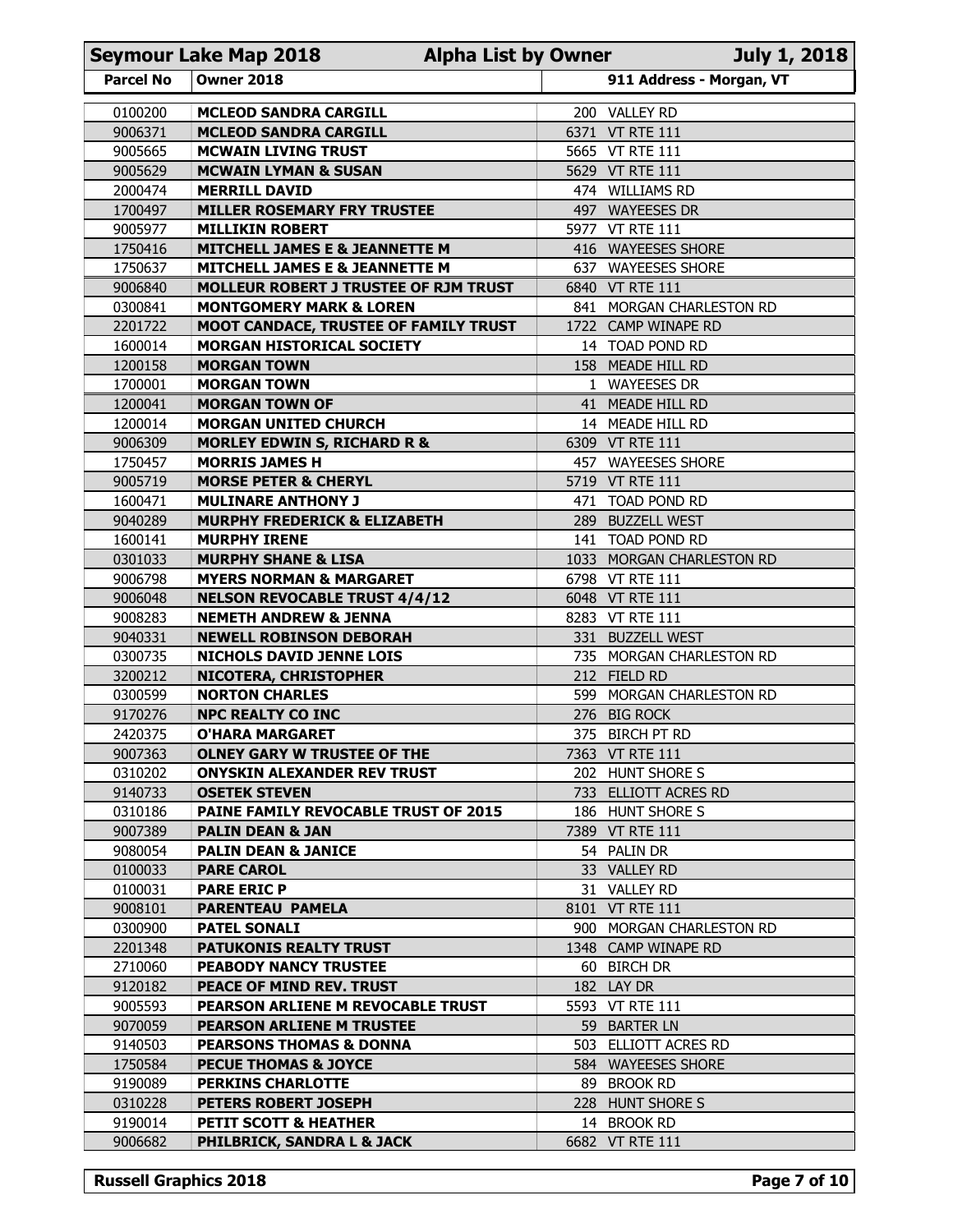| <b>Parcel No</b><br>0310340<br>2750049<br>2000007<br>0300940<br>9006249<br>1740120<br>2740196<br>9130051<br>9160433<br>9160560<br>9030225<br>9140630<br>9140705<br>2420603<br>9005835<br>9006738<br>9130285<br>2710116<br>9170320<br>9006539<br>9005851<br>1750440<br>9008348 | <b>Owner 2018</b><br><b>PINARD FRANCIS L &amp; MARY R</b><br><b>PITKIN JOAN</b><br>PIXLEY CHARLES W & KATHERINE J<br><b>POLLEX WILLIAM &amp; BARBARA</b><br><b>POOLE ANTHONY &amp; MARY</b><br><b>PORTWAY WILLIAM &amp; HELEN</b><br><b>POULIN DIANA</b><br><b>POULIN REAL ESTATE LLC</b><br><b>PRATT JAMES &amp; MARYANN</b><br><b>PRATT JAMES &amp; MARYANN</b><br><b>PREFONTAINE M &amp; H &amp; T HOWLAND</b> | 340 HUNT SHORE S<br>49 KIPP LN<br><b>WILLIAMS RD</b><br>7<br>940 MORGAN CHARLESTON RD<br>6249 VT RTE 111<br>120 WAYEESES SHORE W<br>196 ROSSITERS PT<br>51 LEWIS RD | 911 Address - Morgan, VT |
|-------------------------------------------------------------------------------------------------------------------------------------------------------------------------------------------------------------------------------------------------------------------------------|-------------------------------------------------------------------------------------------------------------------------------------------------------------------------------------------------------------------------------------------------------------------------------------------------------------------------------------------------------------------------------------------------------------------|---------------------------------------------------------------------------------------------------------------------------------------------------------------------|--------------------------|
|                                                                                                                                                                                                                                                                               |                                                                                                                                                                                                                                                                                                                                                                                                                   |                                                                                                                                                                     |                          |
|                                                                                                                                                                                                                                                                               |                                                                                                                                                                                                                                                                                                                                                                                                                   |                                                                                                                                                                     |                          |
|                                                                                                                                                                                                                                                                               |                                                                                                                                                                                                                                                                                                                                                                                                                   |                                                                                                                                                                     |                          |
|                                                                                                                                                                                                                                                                               |                                                                                                                                                                                                                                                                                                                                                                                                                   |                                                                                                                                                                     |                          |
|                                                                                                                                                                                                                                                                               |                                                                                                                                                                                                                                                                                                                                                                                                                   |                                                                                                                                                                     |                          |
|                                                                                                                                                                                                                                                                               |                                                                                                                                                                                                                                                                                                                                                                                                                   |                                                                                                                                                                     |                          |
|                                                                                                                                                                                                                                                                               |                                                                                                                                                                                                                                                                                                                                                                                                                   |                                                                                                                                                                     |                          |
|                                                                                                                                                                                                                                                                               |                                                                                                                                                                                                                                                                                                                                                                                                                   |                                                                                                                                                                     |                          |
|                                                                                                                                                                                                                                                                               |                                                                                                                                                                                                                                                                                                                                                                                                                   | 433 SEYMOUR EAST                                                                                                                                                    |                          |
|                                                                                                                                                                                                                                                                               |                                                                                                                                                                                                                                                                                                                                                                                                                   | 560 SEYMOUR EAST<br><b>TWIN CAMPS</b><br>225                                                                                                                        |                          |
|                                                                                                                                                                                                                                                                               | <b>PRESBY THADDEUS D</b>                                                                                                                                                                                                                                                                                                                                                                                          | 630 ELLIOTT ACRES RD                                                                                                                                                |                          |
|                                                                                                                                                                                                                                                                               | <b>PRESBY TREVOR</b>                                                                                                                                                                                                                                                                                                                                                                                              | 705 ELLIOTT ACRES RD                                                                                                                                                |                          |
|                                                                                                                                                                                                                                                                               | <b>QUIGG WALTER &amp; LEONA</b>                                                                                                                                                                                                                                                                                                                                                                                   | 603 BIRCH PT RD                                                                                                                                                     |                          |
|                                                                                                                                                                                                                                                                               | <b>QUINN CHRISTOPHER T</b>                                                                                                                                                                                                                                                                                                                                                                                        | 5835 VT RTE 111                                                                                                                                                     |                          |
|                                                                                                                                                                                                                                                                               | <b>QUIRION ROBERT</b>                                                                                                                                                                                                                                                                                                                                                                                             | 6738 VT RTE 111                                                                                                                                                     |                          |
|                                                                                                                                                                                                                                                                               | <b>REED WILLIAM D &amp; JUDITH</b><br><b>REEVES WILLIAM J &amp; DIANE, TRUSTEES</b>                                                                                                                                                                                                                                                                                                                               | 285 LEWIS RD<br>116 BIRCH DR                                                                                                                                        |                          |
|                                                                                                                                                                                                                                                                               | <b>REHOR EDWIN J JR</b>                                                                                                                                                                                                                                                                                                                                                                                           | 320 BIG ROCK                                                                                                                                                        |                          |
|                                                                                                                                                                                                                                                                               | <b>REILLY TIMOTHY &amp; JOAN</b>                                                                                                                                                                                                                                                                                                                                                                                  | 6539 VT RTE 111                                                                                                                                                     |                          |
|                                                                                                                                                                                                                                                                               | <b>REMICK BRUCE D &amp; KATHRYN</b>                                                                                                                                                                                                                                                                                                                                                                               | 5851 VT RTE 111                                                                                                                                                     |                          |
|                                                                                                                                                                                                                                                                               | <b>REYNOLDS REVOCABLE LIVING TRUST</b>                                                                                                                                                                                                                                                                                                                                                                            | 440 WAYEESES SHORE                                                                                                                                                  |                          |
| 2720185                                                                                                                                                                                                                                                                       | <b>RICKER STEPHEN &amp; REBECCA</b><br><b>RICKERT MICHAEL S</b>                                                                                                                                                                                                                                                                                                                                                   | 8348 VT RTE 111<br>185 MILES RD                                                                                                                                     |                          |
| 9005163                                                                                                                                                                                                                                                                       | RIDDEL SHERWOOD REVOCABLE TRUST                                                                                                                                                                                                                                                                                                                                                                                   | 5163 VT RTE 111                                                                                                                                                     |                          |
| 9140541                                                                                                                                                                                                                                                                       | <b>RIDEOUT RUTHANNE</b>                                                                                                                                                                                                                                                                                                                                                                                           | 541 ELLIOTT ACRES RD                                                                                                                                                |                          |
| 9005568                                                                                                                                                                                                                                                                       | <b>RIGBY MARY JO</b>                                                                                                                                                                                                                                                                                                                                                                                              | 5568 VT RTE 111                                                                                                                                                     |                          |
| 9160614                                                                                                                                                                                                                                                                       | <b>RIGGIE-FISHER REVOCABLE TRUST</b>                                                                                                                                                                                                                                                                                                                                                                              | 614 SEYMOUR EAST                                                                                                                                                    |                          |
| 3000067                                                                                                                                                                                                                                                                       | <b>RILEY FRANCIS D</b>                                                                                                                                                                                                                                                                                                                                                                                            | 67 WATER ST                                                                                                                                                         |                          |
| 9100069<br>9006241                                                                                                                                                                                                                                                            | <b>RILEY FRANCIS D</b><br><b>RILEY JAMES</b>                                                                                                                                                                                                                                                                                                                                                                      | 69 LAFOE GRAY BEACH DR<br>6241 VT RTE 111                                                                                                                           |                          |
| 9100039                                                                                                                                                                                                                                                                       | <b>RILEY MICHAEL F</b>                                                                                                                                                                                                                                                                                                                                                                                            | 39 LAFOE GRAY BEACH DR                                                                                                                                              |                          |
| 9140589                                                                                                                                                                                                                                                                       | <b>RIOPELLE ROBERT &amp; ANGELA ET AL</b>                                                                                                                                                                                                                                                                                                                                                                         | 589 ELLIOTT ACRES RD                                                                                                                                                |                          |
| 2420515                                                                                                                                                                                                                                                                       | <b>ROBERGE JOHN J AND GEORGETTE</b>                                                                                                                                                                                                                                                                                                                                                                               | 515 BIRCH PT RD                                                                                                                                                     |                          |
| 2000771                                                                                                                                                                                                                                                                       | <b>ROBERTS SCOTT GUY</b>                                                                                                                                                                                                                                                                                                                                                                                          | 771 WILLIAMS RD                                                                                                                                                     |                          |
| 2720153                                                                                                                                                                                                                                                                       | <b>ROSENBERG JUNE HORAK</b>                                                                                                                                                                                                                                                                                                                                                                                       | 153 MILES RD                                                                                                                                                        |                          |
| 2740101<br>9080022                                                                                                                                                                                                                                                            | <b>ROWE STEPHEN &amp; STEPHANIE</b><br><b>ROWSE PHILLIP</b>                                                                                                                                                                                                                                                                                                                                                       | 101 ROSSITERS PT<br>22 PALIN DR                                                                                                                                     |                          |
| 9007382                                                                                                                                                                                                                                                                       | <b>RUNSVOLD PATRICIA</b>                                                                                                                                                                                                                                                                                                                                                                                          | 7382 VT RTE 111                                                                                                                                                     |                          |
| 0310324                                                                                                                                                                                                                                                                       | <b>RUSSELL PATRICIA J</b>                                                                                                                                                                                                                                                                                                                                                                                         | 324 HUNT SHORE S                                                                                                                                                    |                          |
| 2720157                                                                                                                                                                                                                                                                       | <b>RUSTAY DENNIS &amp; DEBORAH</b>                                                                                                                                                                                                                                                                                                                                                                                | 157 MILES RD                                                                                                                                                        |                          |
| 1700313                                                                                                                                                                                                                                                                       | <b>SAMUELS SEYMOUR LAKE TRUST 2017</b>                                                                                                                                                                                                                                                                                                                                                                            | 313 WAYEESES DR                                                                                                                                                     |                          |
| 9007339                                                                                                                                                                                                                                                                       | <b>SANBORN JOAN E TRUSTEE</b>                                                                                                                                                                                                                                                                                                                                                                                     | 7339 VT RTE 111                                                                                                                                                     |                          |
| 2201362<br>1750521                                                                                                                                                                                                                                                            | <b>SANGER FRANK E &amp; BARBRA A</b><br><b>SCHISSEL SCOTT L &amp; CHRISTINA M</b>                                                                                                                                                                                                                                                                                                                                 | 1362 CAMP WINAPE RD<br>521 WAYEESES SHORE                                                                                                                           |                          |
| 1600514                                                                                                                                                                                                                                                                       | <b>SEGUIN CADE</b>                                                                                                                                                                                                                                                                                                                                                                                                | 514 TOAD POND RD                                                                                                                                                    |                          |
| 9140483                                                                                                                                                                                                                                                                       | <b>SEGUIN DANA</b>                                                                                                                                                                                                                                                                                                                                                                                                | 483 ELLIOTT ACRES RD                                                                                                                                                |                          |
| 0310132                                                                                                                                                                                                                                                                       | <b>SELBY HOMER DEAN &amp; JANET</b>                                                                                                                                                                                                                                                                                                                                                                               | 132 HUNT SHORE S                                                                                                                                                    |                          |
| 1720007                                                                                                                                                                                                                                                                       | <b>SEVEN SPAULDING RD LLC</b>                                                                                                                                                                                                                                                                                                                                                                                     | 7 SPAULDING RD                                                                                                                                                      |                          |
| 2720050                                                                                                                                                                                                                                                                       | SEYMOUR LAKE CONDOMINIUM ASSN INC                                                                                                                                                                                                                                                                                                                                                                                 | 50 MILES RD                                                                                                                                                         |                          |
| 0100028<br>0300963                                                                                                                                                                                                                                                            | <b>SEYMOUR LAKE LODGE, LLC</b><br><b>SEYMOUR TERRACE LLC</b>                                                                                                                                                                                                                                                                                                                                                      | 28 VALLEY ROAD<br>963 MORGAN CHARLESTON RD                                                                                                                          |                          |
| 0310374                                                                                                                                                                                                                                                                       | <b>SHATTUCK BRADLEY M &amp; BONNIE L</b>                                                                                                                                                                                                                                                                                                                                                                          | 374 HUNT SHORE S                                                                                                                                                    |                          |
| 9006375                                                                                                                                                                                                                                                                       | <b>SHEPHERD BETTYANNE</b>                                                                                                                                                                                                                                                                                                                                                                                         | 6375 VT RTE 111                                                                                                                                                     |                          |
| <b>Russell Graphics 2018</b>                                                                                                                                                                                                                                                  |                                                                                                                                                                                                                                                                                                                                                                                                                   |                                                                                                                                                                     | Page 8 of 10             |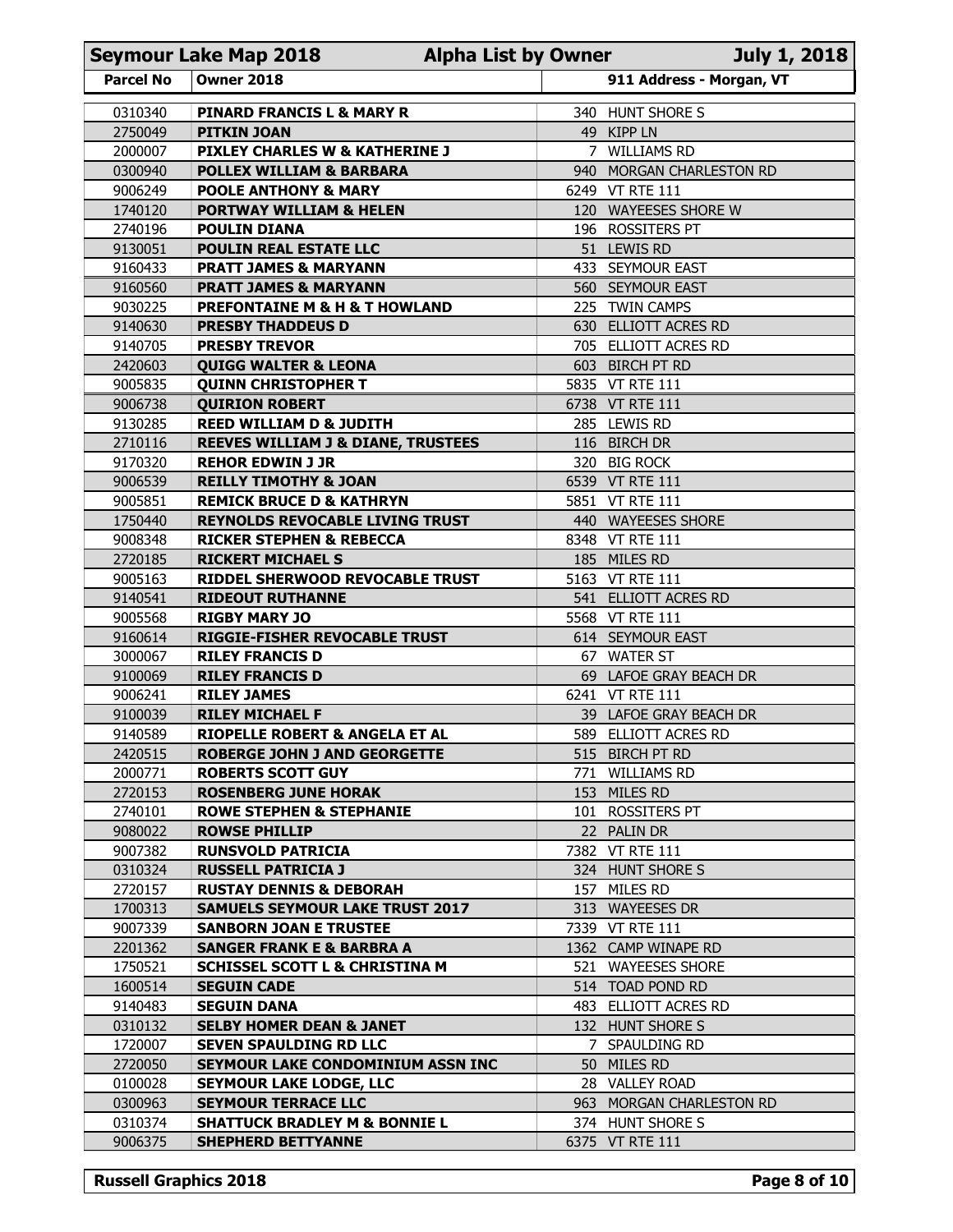| 911 Address - Morgan, VT<br><b>Parcel No</b><br><b>Owner 2018</b><br>9130246<br><b>SHIPPEE MATTHEW &amp; RHONDA</b><br>246 LEWIS RD<br>120 CRESENT BEACH RD<br>9090120<br><b>SHOVER GEORGE W &amp; DONNA D</b><br>1740106<br>106 WAYEESES SHORE W<br><b>SIMONEAU GREGORY</b><br>2000652<br>652 WILLIAMS RD<br><b>SIMPSON, JAMES</b><br>9140408<br><b>SISCO MARGIE</b><br>408 ELLIOTT ACRES RD<br>9140693<br>693 ELLIOTT ACRES RD<br><b>SLEEPER CHARLES A</b><br>2201474<br><b>SMITH LEE</b><br>1474 CAMP WINAPE RD<br>0301187<br><b>SMITH MARTHA JEAN TRUSTEE</b><br>1187 MORGAN CHARLESTON RD<br>9030181<br>181 TWIN CAMPS<br><b>SMITH WILLIAM &amp; PAMELA M</b><br>1730189<br>189 JONES RD<br><b>SNYDER MARK &amp; JENNIFER</b><br>2000623<br>623 WILLIAMS RD<br><b>SPATES FAMILY LLC</b><br>447 ELLIOTT ACRES RD<br>9140447<br><b>STAFFORD ANN</b><br>351 WILLIAMS RD<br>2000351<br><b>STANLEY ROBERT W</b><br>9006481<br><b>STATE OF VERMONT</b><br>6481 VT RTE 111<br>0100021<br><b>STATE OF VERMONT</b><br>21 VALLEY ROAD<br>9140363<br><b>STATE OF VERMONT</b><br>363 ELLIOTT ACRES RD<br>9020157<br>STEENROD REVOCABLE TRUST JEANNE WILSO<br>157 CRANBERRY LN<br>2401091<br><b>STEVENS CRAIG &amp; DEBORAH</b><br>1091 JORDAN RD<br>9140600<br><b>STEVENS MICHAEL &amp; DEBRA</b><br>600 ELLIOTT ACRES RD<br>9008242<br>8242 VT RTE 111<br><b>STODDARD ROGER D</b><br>9160419<br>419 SEYMOUR EAST<br><b>STONE MARGARET</b><br>1750670<br>670 WAYEESES SHORE<br><b>STRATTON DEAN H</b><br>9008312<br><b>STYLES DAVID P &amp; MARILYN J LIFE ESTATE</b><br>8312 VT RTE 111<br>9170376<br>SULLIVAN FRANCIS C REVOCABLE LIVING TRU<br>376 BIG ROCK<br>9130049<br><b>SZATROWSKI ROBERT</b><br>49 LEWIS RD<br>1200082<br><b>TAILLON PAUL G JR</b><br>82 MEADE HILL<br>1200103<br>TELEPHONE OPERATING CO OF VT LLC<br>103 MEADE HILL<br>9006858<br><b>TETREAULT ALICE LIFE ESTATE</b><br>6858 VT RTE 111<br>9004888<br><b>TETREAULT ROLAND R</b><br>4888 VT RTE 111<br>0300769<br><b>THIBODEAU BARRY &amp; PAULA LIFE ESTATE</b><br>769 MORGAN CHARLESTON RD<br>2750013<br>13 KIPP LN<br><b>THOMAS PENELOPE G</b><br>2000813<br><b>THOMAS SEAN &amp; TAMMI</b><br>813 WILLIAMS RD<br>2440200<br><b>THURBER SARA</b><br>200 OUTLET RD<br>9060102<br>102 BUZZELL EAST<br><b>TOBIA RICHARD &amp; STEPHANIE</b><br>9160520<br><b>TORPEY KEVIN</b><br>520 SEYMOUR EAST<br>9160527<br>527 SEYMOUR EAST<br><b>TORPEY ELIZABETH M</b><br>9170214<br><b>TORPEY MICHAEL</b><br>214 BIG ROCK<br>9160605<br><b>TORPEY PATRICK</b><br>605 SEYMOUR EAST<br>TORPEY PATRICK F, KEVIN T, ELIZABETH M<br>9160526<br>526 SEYMOUR EAST<br>2430158<br><b>TROMBLEY, DALE L</b><br>158 BIRCH PT S<br>9006157<br>TROMBLY HILDA MAE 2014 TRUST<br>6157 VT RTE 111<br>9030310<br><b>TUBB WILLIAM G</b><br>310 TWIN CAMPS<br>9050069<br><b>TULE MICHAEL B &amp; MARIE L</b><br>69 BUZZELL LOOP<br>9006816<br>6816 VT RTE 111<br>TURCOTTE RONALD, KEVIN, RICHARD<br>9040277<br><b>TURK WILFRED L JR &amp; NANCY TRUSTEES</b><br>277 BUZZELL WEST<br>2201806<br><b>TYNION STACEY J &amp; DONALD W II TRUSTEES</b><br>1806 CAMP WINAPE RD<br>9008437<br>8437 VT RTE 111<br><b>U.S. BANK NATIONAL ASSO</b><br>2000057<br><b>ULLERY DENNIS</b><br>57 WILLIAMS RD<br>2730066<br>66 MILES DR<br><b>VACCA ROBERT &amp; DEBORAH</b><br>1730153<br>VAN WYCK ROY J & JOAN I<br>153 JONES RD<br>2430027<br><b>VARNESE JOHN</b><br>27 BIRCH PT S<br>0302068<br>2068 MORGAN CHARLESTON RD<br><b>VILLENEUVE LAWRENCE P &amp; DIANNA L</b><br>1750464<br>464 WAYEESES SHORE<br><b>WALDO RICHARD J &amp; ELAINE</b><br>9006716<br><b>WALKER GEORGE A JR</b><br>6716 VT RTE 111 | <b>Seymour Lake Map 2018</b><br><b>Alpha List by Owner</b> | July 1, 2018 |
|--------------------------------------------------------------------------------------------------------------------------------------------------------------------------------------------------------------------------------------------------------------------------------------------------------------------------------------------------------------------------------------------------------------------------------------------------------------------------------------------------------------------------------------------------------------------------------------------------------------------------------------------------------------------------------------------------------------------------------------------------------------------------------------------------------------------------------------------------------------------------------------------------------------------------------------------------------------------------------------------------------------------------------------------------------------------------------------------------------------------------------------------------------------------------------------------------------------------------------------------------------------------------------------------------------------------------------------------------------------------------------------------------------------------------------------------------------------------------------------------------------------------------------------------------------------------------------------------------------------------------------------------------------------------------------------------------------------------------------------------------------------------------------------------------------------------------------------------------------------------------------------------------------------------------------------------------------------------------------------------------------------------------------------------------------------------------------------------------------------------------------------------------------------------------------------------------------------------------------------------------------------------------------------------------------------------------------------------------------------------------------------------------------------------------------------------------------------------------------------------------------------------------------------------------------------------------------------------------------------------------------------------------------------------------------------------------------------------------------------------------------------------------------------------------------------------------------------------------------------------------------------------------------------------------------------------------------------------------------------------------------------------------------------------------------------------------------------------------------------------------------------------------------------------------------------------------------------------------------------------------------------------------------------------------------------------------------------------------------------------------------------------------------------------------------------------------------------------------------------------------------------------------------------------------------------------------------------------------------------------------------------|------------------------------------------------------------|--------------|
|                                                                                                                                                                                                                                                                                                                                                                                                                                                                                                                                                                                                                                                                                                                                                                                                                                                                                                                                                                                                                                                                                                                                                                                                                                                                                                                                                                                                                                                                                                                                                                                                                                                                                                                                                                                                                                                                                                                                                                                                                                                                                                                                                                                                                                                                                                                                                                                                                                                                                                                                                                                                                                                                                                                                                                                                                                                                                                                                                                                                                                                                                                                                                                                                                                                                                                                                                                                                                                                                                                                                                                                                                                      |                                                            |              |
|                                                                                                                                                                                                                                                                                                                                                                                                                                                                                                                                                                                                                                                                                                                                                                                                                                                                                                                                                                                                                                                                                                                                                                                                                                                                                                                                                                                                                                                                                                                                                                                                                                                                                                                                                                                                                                                                                                                                                                                                                                                                                                                                                                                                                                                                                                                                                                                                                                                                                                                                                                                                                                                                                                                                                                                                                                                                                                                                                                                                                                                                                                                                                                                                                                                                                                                                                                                                                                                                                                                                                                                                                                      |                                                            |              |
|                                                                                                                                                                                                                                                                                                                                                                                                                                                                                                                                                                                                                                                                                                                                                                                                                                                                                                                                                                                                                                                                                                                                                                                                                                                                                                                                                                                                                                                                                                                                                                                                                                                                                                                                                                                                                                                                                                                                                                                                                                                                                                                                                                                                                                                                                                                                                                                                                                                                                                                                                                                                                                                                                                                                                                                                                                                                                                                                                                                                                                                                                                                                                                                                                                                                                                                                                                                                                                                                                                                                                                                                                                      |                                                            |              |
|                                                                                                                                                                                                                                                                                                                                                                                                                                                                                                                                                                                                                                                                                                                                                                                                                                                                                                                                                                                                                                                                                                                                                                                                                                                                                                                                                                                                                                                                                                                                                                                                                                                                                                                                                                                                                                                                                                                                                                                                                                                                                                                                                                                                                                                                                                                                                                                                                                                                                                                                                                                                                                                                                                                                                                                                                                                                                                                                                                                                                                                                                                                                                                                                                                                                                                                                                                                                                                                                                                                                                                                                                                      |                                                            |              |
|                                                                                                                                                                                                                                                                                                                                                                                                                                                                                                                                                                                                                                                                                                                                                                                                                                                                                                                                                                                                                                                                                                                                                                                                                                                                                                                                                                                                                                                                                                                                                                                                                                                                                                                                                                                                                                                                                                                                                                                                                                                                                                                                                                                                                                                                                                                                                                                                                                                                                                                                                                                                                                                                                                                                                                                                                                                                                                                                                                                                                                                                                                                                                                                                                                                                                                                                                                                                                                                                                                                                                                                                                                      |                                                            |              |
|                                                                                                                                                                                                                                                                                                                                                                                                                                                                                                                                                                                                                                                                                                                                                                                                                                                                                                                                                                                                                                                                                                                                                                                                                                                                                                                                                                                                                                                                                                                                                                                                                                                                                                                                                                                                                                                                                                                                                                                                                                                                                                                                                                                                                                                                                                                                                                                                                                                                                                                                                                                                                                                                                                                                                                                                                                                                                                                                                                                                                                                                                                                                                                                                                                                                                                                                                                                                                                                                                                                                                                                                                                      |                                                            |              |
|                                                                                                                                                                                                                                                                                                                                                                                                                                                                                                                                                                                                                                                                                                                                                                                                                                                                                                                                                                                                                                                                                                                                                                                                                                                                                                                                                                                                                                                                                                                                                                                                                                                                                                                                                                                                                                                                                                                                                                                                                                                                                                                                                                                                                                                                                                                                                                                                                                                                                                                                                                                                                                                                                                                                                                                                                                                                                                                                                                                                                                                                                                                                                                                                                                                                                                                                                                                                                                                                                                                                                                                                                                      |                                                            |              |
|                                                                                                                                                                                                                                                                                                                                                                                                                                                                                                                                                                                                                                                                                                                                                                                                                                                                                                                                                                                                                                                                                                                                                                                                                                                                                                                                                                                                                                                                                                                                                                                                                                                                                                                                                                                                                                                                                                                                                                                                                                                                                                                                                                                                                                                                                                                                                                                                                                                                                                                                                                                                                                                                                                                                                                                                                                                                                                                                                                                                                                                                                                                                                                                                                                                                                                                                                                                                                                                                                                                                                                                                                                      |                                                            |              |
|                                                                                                                                                                                                                                                                                                                                                                                                                                                                                                                                                                                                                                                                                                                                                                                                                                                                                                                                                                                                                                                                                                                                                                                                                                                                                                                                                                                                                                                                                                                                                                                                                                                                                                                                                                                                                                                                                                                                                                                                                                                                                                                                                                                                                                                                                                                                                                                                                                                                                                                                                                                                                                                                                                                                                                                                                                                                                                                                                                                                                                                                                                                                                                                                                                                                                                                                                                                                                                                                                                                                                                                                                                      |                                                            |              |
|                                                                                                                                                                                                                                                                                                                                                                                                                                                                                                                                                                                                                                                                                                                                                                                                                                                                                                                                                                                                                                                                                                                                                                                                                                                                                                                                                                                                                                                                                                                                                                                                                                                                                                                                                                                                                                                                                                                                                                                                                                                                                                                                                                                                                                                                                                                                                                                                                                                                                                                                                                                                                                                                                                                                                                                                                                                                                                                                                                                                                                                                                                                                                                                                                                                                                                                                                                                                                                                                                                                                                                                                                                      |                                                            |              |
|                                                                                                                                                                                                                                                                                                                                                                                                                                                                                                                                                                                                                                                                                                                                                                                                                                                                                                                                                                                                                                                                                                                                                                                                                                                                                                                                                                                                                                                                                                                                                                                                                                                                                                                                                                                                                                                                                                                                                                                                                                                                                                                                                                                                                                                                                                                                                                                                                                                                                                                                                                                                                                                                                                                                                                                                                                                                                                                                                                                                                                                                                                                                                                                                                                                                                                                                                                                                                                                                                                                                                                                                                                      |                                                            |              |
|                                                                                                                                                                                                                                                                                                                                                                                                                                                                                                                                                                                                                                                                                                                                                                                                                                                                                                                                                                                                                                                                                                                                                                                                                                                                                                                                                                                                                                                                                                                                                                                                                                                                                                                                                                                                                                                                                                                                                                                                                                                                                                                                                                                                                                                                                                                                                                                                                                                                                                                                                                                                                                                                                                                                                                                                                                                                                                                                                                                                                                                                                                                                                                                                                                                                                                                                                                                                                                                                                                                                                                                                                                      |                                                            |              |
|                                                                                                                                                                                                                                                                                                                                                                                                                                                                                                                                                                                                                                                                                                                                                                                                                                                                                                                                                                                                                                                                                                                                                                                                                                                                                                                                                                                                                                                                                                                                                                                                                                                                                                                                                                                                                                                                                                                                                                                                                                                                                                                                                                                                                                                                                                                                                                                                                                                                                                                                                                                                                                                                                                                                                                                                                                                                                                                                                                                                                                                                                                                                                                                                                                                                                                                                                                                                                                                                                                                                                                                                                                      |                                                            |              |
|                                                                                                                                                                                                                                                                                                                                                                                                                                                                                                                                                                                                                                                                                                                                                                                                                                                                                                                                                                                                                                                                                                                                                                                                                                                                                                                                                                                                                                                                                                                                                                                                                                                                                                                                                                                                                                                                                                                                                                                                                                                                                                                                                                                                                                                                                                                                                                                                                                                                                                                                                                                                                                                                                                                                                                                                                                                                                                                                                                                                                                                                                                                                                                                                                                                                                                                                                                                                                                                                                                                                                                                                                                      |                                                            |              |
|                                                                                                                                                                                                                                                                                                                                                                                                                                                                                                                                                                                                                                                                                                                                                                                                                                                                                                                                                                                                                                                                                                                                                                                                                                                                                                                                                                                                                                                                                                                                                                                                                                                                                                                                                                                                                                                                                                                                                                                                                                                                                                                                                                                                                                                                                                                                                                                                                                                                                                                                                                                                                                                                                                                                                                                                                                                                                                                                                                                                                                                                                                                                                                                                                                                                                                                                                                                                                                                                                                                                                                                                                                      |                                                            |              |
|                                                                                                                                                                                                                                                                                                                                                                                                                                                                                                                                                                                                                                                                                                                                                                                                                                                                                                                                                                                                                                                                                                                                                                                                                                                                                                                                                                                                                                                                                                                                                                                                                                                                                                                                                                                                                                                                                                                                                                                                                                                                                                                                                                                                                                                                                                                                                                                                                                                                                                                                                                                                                                                                                                                                                                                                                                                                                                                                                                                                                                                                                                                                                                                                                                                                                                                                                                                                                                                                                                                                                                                                                                      |                                                            |              |
|                                                                                                                                                                                                                                                                                                                                                                                                                                                                                                                                                                                                                                                                                                                                                                                                                                                                                                                                                                                                                                                                                                                                                                                                                                                                                                                                                                                                                                                                                                                                                                                                                                                                                                                                                                                                                                                                                                                                                                                                                                                                                                                                                                                                                                                                                                                                                                                                                                                                                                                                                                                                                                                                                                                                                                                                                                                                                                                                                                                                                                                                                                                                                                                                                                                                                                                                                                                                                                                                                                                                                                                                                                      |                                                            |              |
|                                                                                                                                                                                                                                                                                                                                                                                                                                                                                                                                                                                                                                                                                                                                                                                                                                                                                                                                                                                                                                                                                                                                                                                                                                                                                                                                                                                                                                                                                                                                                                                                                                                                                                                                                                                                                                                                                                                                                                                                                                                                                                                                                                                                                                                                                                                                                                                                                                                                                                                                                                                                                                                                                                                                                                                                                                                                                                                                                                                                                                                                                                                                                                                                                                                                                                                                                                                                                                                                                                                                                                                                                                      |                                                            |              |
|                                                                                                                                                                                                                                                                                                                                                                                                                                                                                                                                                                                                                                                                                                                                                                                                                                                                                                                                                                                                                                                                                                                                                                                                                                                                                                                                                                                                                                                                                                                                                                                                                                                                                                                                                                                                                                                                                                                                                                                                                                                                                                                                                                                                                                                                                                                                                                                                                                                                                                                                                                                                                                                                                                                                                                                                                                                                                                                                                                                                                                                                                                                                                                                                                                                                                                                                                                                                                                                                                                                                                                                                                                      |                                                            |              |
|                                                                                                                                                                                                                                                                                                                                                                                                                                                                                                                                                                                                                                                                                                                                                                                                                                                                                                                                                                                                                                                                                                                                                                                                                                                                                                                                                                                                                                                                                                                                                                                                                                                                                                                                                                                                                                                                                                                                                                                                                                                                                                                                                                                                                                                                                                                                                                                                                                                                                                                                                                                                                                                                                                                                                                                                                                                                                                                                                                                                                                                                                                                                                                                                                                                                                                                                                                                                                                                                                                                                                                                                                                      |                                                            |              |
|                                                                                                                                                                                                                                                                                                                                                                                                                                                                                                                                                                                                                                                                                                                                                                                                                                                                                                                                                                                                                                                                                                                                                                                                                                                                                                                                                                                                                                                                                                                                                                                                                                                                                                                                                                                                                                                                                                                                                                                                                                                                                                                                                                                                                                                                                                                                                                                                                                                                                                                                                                                                                                                                                                                                                                                                                                                                                                                                                                                                                                                                                                                                                                                                                                                                                                                                                                                                                                                                                                                                                                                                                                      |                                                            |              |
|                                                                                                                                                                                                                                                                                                                                                                                                                                                                                                                                                                                                                                                                                                                                                                                                                                                                                                                                                                                                                                                                                                                                                                                                                                                                                                                                                                                                                                                                                                                                                                                                                                                                                                                                                                                                                                                                                                                                                                                                                                                                                                                                                                                                                                                                                                                                                                                                                                                                                                                                                                                                                                                                                                                                                                                                                                                                                                                                                                                                                                                                                                                                                                                                                                                                                                                                                                                                                                                                                                                                                                                                                                      |                                                            |              |
|                                                                                                                                                                                                                                                                                                                                                                                                                                                                                                                                                                                                                                                                                                                                                                                                                                                                                                                                                                                                                                                                                                                                                                                                                                                                                                                                                                                                                                                                                                                                                                                                                                                                                                                                                                                                                                                                                                                                                                                                                                                                                                                                                                                                                                                                                                                                                                                                                                                                                                                                                                                                                                                                                                                                                                                                                                                                                                                                                                                                                                                                                                                                                                                                                                                                                                                                                                                                                                                                                                                                                                                                                                      |                                                            |              |
|                                                                                                                                                                                                                                                                                                                                                                                                                                                                                                                                                                                                                                                                                                                                                                                                                                                                                                                                                                                                                                                                                                                                                                                                                                                                                                                                                                                                                                                                                                                                                                                                                                                                                                                                                                                                                                                                                                                                                                                                                                                                                                                                                                                                                                                                                                                                                                                                                                                                                                                                                                                                                                                                                                                                                                                                                                                                                                                                                                                                                                                                                                                                                                                                                                                                                                                                                                                                                                                                                                                                                                                                                                      |                                                            |              |
|                                                                                                                                                                                                                                                                                                                                                                                                                                                                                                                                                                                                                                                                                                                                                                                                                                                                                                                                                                                                                                                                                                                                                                                                                                                                                                                                                                                                                                                                                                                                                                                                                                                                                                                                                                                                                                                                                                                                                                                                                                                                                                                                                                                                                                                                                                                                                                                                                                                                                                                                                                                                                                                                                                                                                                                                                                                                                                                                                                                                                                                                                                                                                                                                                                                                                                                                                                                                                                                                                                                                                                                                                                      |                                                            |              |
|                                                                                                                                                                                                                                                                                                                                                                                                                                                                                                                                                                                                                                                                                                                                                                                                                                                                                                                                                                                                                                                                                                                                                                                                                                                                                                                                                                                                                                                                                                                                                                                                                                                                                                                                                                                                                                                                                                                                                                                                                                                                                                                                                                                                                                                                                                                                                                                                                                                                                                                                                                                                                                                                                                                                                                                                                                                                                                                                                                                                                                                                                                                                                                                                                                                                                                                                                                                                                                                                                                                                                                                                                                      |                                                            |              |
|                                                                                                                                                                                                                                                                                                                                                                                                                                                                                                                                                                                                                                                                                                                                                                                                                                                                                                                                                                                                                                                                                                                                                                                                                                                                                                                                                                                                                                                                                                                                                                                                                                                                                                                                                                                                                                                                                                                                                                                                                                                                                                                                                                                                                                                                                                                                                                                                                                                                                                                                                                                                                                                                                                                                                                                                                                                                                                                                                                                                                                                                                                                                                                                                                                                                                                                                                                                                                                                                                                                                                                                                                                      |                                                            |              |
|                                                                                                                                                                                                                                                                                                                                                                                                                                                                                                                                                                                                                                                                                                                                                                                                                                                                                                                                                                                                                                                                                                                                                                                                                                                                                                                                                                                                                                                                                                                                                                                                                                                                                                                                                                                                                                                                                                                                                                                                                                                                                                                                                                                                                                                                                                                                                                                                                                                                                                                                                                                                                                                                                                                                                                                                                                                                                                                                                                                                                                                                                                                                                                                                                                                                                                                                                                                                                                                                                                                                                                                                                                      |                                                            |              |
|                                                                                                                                                                                                                                                                                                                                                                                                                                                                                                                                                                                                                                                                                                                                                                                                                                                                                                                                                                                                                                                                                                                                                                                                                                                                                                                                                                                                                                                                                                                                                                                                                                                                                                                                                                                                                                                                                                                                                                                                                                                                                                                                                                                                                                                                                                                                                                                                                                                                                                                                                                                                                                                                                                                                                                                                                                                                                                                                                                                                                                                                                                                                                                                                                                                                                                                                                                                                                                                                                                                                                                                                                                      |                                                            |              |
|                                                                                                                                                                                                                                                                                                                                                                                                                                                                                                                                                                                                                                                                                                                                                                                                                                                                                                                                                                                                                                                                                                                                                                                                                                                                                                                                                                                                                                                                                                                                                                                                                                                                                                                                                                                                                                                                                                                                                                                                                                                                                                                                                                                                                                                                                                                                                                                                                                                                                                                                                                                                                                                                                                                                                                                                                                                                                                                                                                                                                                                                                                                                                                                                                                                                                                                                                                                                                                                                                                                                                                                                                                      |                                                            |              |
|                                                                                                                                                                                                                                                                                                                                                                                                                                                                                                                                                                                                                                                                                                                                                                                                                                                                                                                                                                                                                                                                                                                                                                                                                                                                                                                                                                                                                                                                                                                                                                                                                                                                                                                                                                                                                                                                                                                                                                                                                                                                                                                                                                                                                                                                                                                                                                                                                                                                                                                                                                                                                                                                                                                                                                                                                                                                                                                                                                                                                                                                                                                                                                                                                                                                                                                                                                                                                                                                                                                                                                                                                                      |                                                            |              |
|                                                                                                                                                                                                                                                                                                                                                                                                                                                                                                                                                                                                                                                                                                                                                                                                                                                                                                                                                                                                                                                                                                                                                                                                                                                                                                                                                                                                                                                                                                                                                                                                                                                                                                                                                                                                                                                                                                                                                                                                                                                                                                                                                                                                                                                                                                                                                                                                                                                                                                                                                                                                                                                                                                                                                                                                                                                                                                                                                                                                                                                                                                                                                                                                                                                                                                                                                                                                                                                                                                                                                                                                                                      |                                                            |              |
|                                                                                                                                                                                                                                                                                                                                                                                                                                                                                                                                                                                                                                                                                                                                                                                                                                                                                                                                                                                                                                                                                                                                                                                                                                                                                                                                                                                                                                                                                                                                                                                                                                                                                                                                                                                                                                                                                                                                                                                                                                                                                                                                                                                                                                                                                                                                                                                                                                                                                                                                                                                                                                                                                                                                                                                                                                                                                                                                                                                                                                                                                                                                                                                                                                                                                                                                                                                                                                                                                                                                                                                                                                      |                                                            |              |
|                                                                                                                                                                                                                                                                                                                                                                                                                                                                                                                                                                                                                                                                                                                                                                                                                                                                                                                                                                                                                                                                                                                                                                                                                                                                                                                                                                                                                                                                                                                                                                                                                                                                                                                                                                                                                                                                                                                                                                                                                                                                                                                                                                                                                                                                                                                                                                                                                                                                                                                                                                                                                                                                                                                                                                                                                                                                                                                                                                                                                                                                                                                                                                                                                                                                                                                                                                                                                                                                                                                                                                                                                                      |                                                            |              |
|                                                                                                                                                                                                                                                                                                                                                                                                                                                                                                                                                                                                                                                                                                                                                                                                                                                                                                                                                                                                                                                                                                                                                                                                                                                                                                                                                                                                                                                                                                                                                                                                                                                                                                                                                                                                                                                                                                                                                                                                                                                                                                                                                                                                                                                                                                                                                                                                                                                                                                                                                                                                                                                                                                                                                                                                                                                                                                                                                                                                                                                                                                                                                                                                                                                                                                                                                                                                                                                                                                                                                                                                                                      |                                                            |              |
|                                                                                                                                                                                                                                                                                                                                                                                                                                                                                                                                                                                                                                                                                                                                                                                                                                                                                                                                                                                                                                                                                                                                                                                                                                                                                                                                                                                                                                                                                                                                                                                                                                                                                                                                                                                                                                                                                                                                                                                                                                                                                                                                                                                                                                                                                                                                                                                                                                                                                                                                                                                                                                                                                                                                                                                                                                                                                                                                                                                                                                                                                                                                                                                                                                                                                                                                                                                                                                                                                                                                                                                                                                      |                                                            |              |
|                                                                                                                                                                                                                                                                                                                                                                                                                                                                                                                                                                                                                                                                                                                                                                                                                                                                                                                                                                                                                                                                                                                                                                                                                                                                                                                                                                                                                                                                                                                                                                                                                                                                                                                                                                                                                                                                                                                                                                                                                                                                                                                                                                                                                                                                                                                                                                                                                                                                                                                                                                                                                                                                                                                                                                                                                                                                                                                                                                                                                                                                                                                                                                                                                                                                                                                                                                                                                                                                                                                                                                                                                                      |                                                            |              |
|                                                                                                                                                                                                                                                                                                                                                                                                                                                                                                                                                                                                                                                                                                                                                                                                                                                                                                                                                                                                                                                                                                                                                                                                                                                                                                                                                                                                                                                                                                                                                                                                                                                                                                                                                                                                                                                                                                                                                                                                                                                                                                                                                                                                                                                                                                                                                                                                                                                                                                                                                                                                                                                                                                                                                                                                                                                                                                                                                                                                                                                                                                                                                                                                                                                                                                                                                                                                                                                                                                                                                                                                                                      |                                                            |              |
|                                                                                                                                                                                                                                                                                                                                                                                                                                                                                                                                                                                                                                                                                                                                                                                                                                                                                                                                                                                                                                                                                                                                                                                                                                                                                                                                                                                                                                                                                                                                                                                                                                                                                                                                                                                                                                                                                                                                                                                                                                                                                                                                                                                                                                                                                                                                                                                                                                                                                                                                                                                                                                                                                                                                                                                                                                                                                                                                                                                                                                                                                                                                                                                                                                                                                                                                                                                                                                                                                                                                                                                                                                      |                                                            |              |
|                                                                                                                                                                                                                                                                                                                                                                                                                                                                                                                                                                                                                                                                                                                                                                                                                                                                                                                                                                                                                                                                                                                                                                                                                                                                                                                                                                                                                                                                                                                                                                                                                                                                                                                                                                                                                                                                                                                                                                                                                                                                                                                                                                                                                                                                                                                                                                                                                                                                                                                                                                                                                                                                                                                                                                                                                                                                                                                                                                                                                                                                                                                                                                                                                                                                                                                                                                                                                                                                                                                                                                                                                                      |                                                            |              |
|                                                                                                                                                                                                                                                                                                                                                                                                                                                                                                                                                                                                                                                                                                                                                                                                                                                                                                                                                                                                                                                                                                                                                                                                                                                                                                                                                                                                                                                                                                                                                                                                                                                                                                                                                                                                                                                                                                                                                                                                                                                                                                                                                                                                                                                                                                                                                                                                                                                                                                                                                                                                                                                                                                                                                                                                                                                                                                                                                                                                                                                                                                                                                                                                                                                                                                                                                                                                                                                                                                                                                                                                                                      |                                                            |              |
|                                                                                                                                                                                                                                                                                                                                                                                                                                                                                                                                                                                                                                                                                                                                                                                                                                                                                                                                                                                                                                                                                                                                                                                                                                                                                                                                                                                                                                                                                                                                                                                                                                                                                                                                                                                                                                                                                                                                                                                                                                                                                                                                                                                                                                                                                                                                                                                                                                                                                                                                                                                                                                                                                                                                                                                                                                                                                                                                                                                                                                                                                                                                                                                                                                                                                                                                                                                                                                                                                                                                                                                                                                      |                                                            |              |
|                                                                                                                                                                                                                                                                                                                                                                                                                                                                                                                                                                                                                                                                                                                                                                                                                                                                                                                                                                                                                                                                                                                                                                                                                                                                                                                                                                                                                                                                                                                                                                                                                                                                                                                                                                                                                                                                                                                                                                                                                                                                                                                                                                                                                                                                                                                                                                                                                                                                                                                                                                                                                                                                                                                                                                                                                                                                                                                                                                                                                                                                                                                                                                                                                                                                                                                                                                                                                                                                                                                                                                                                                                      |                                                            |              |
|                                                                                                                                                                                                                                                                                                                                                                                                                                                                                                                                                                                                                                                                                                                                                                                                                                                                                                                                                                                                                                                                                                                                                                                                                                                                                                                                                                                                                                                                                                                                                                                                                                                                                                                                                                                                                                                                                                                                                                                                                                                                                                                                                                                                                                                                                                                                                                                                                                                                                                                                                                                                                                                                                                                                                                                                                                                                                                                                                                                                                                                                                                                                                                                                                                                                                                                                                                                                                                                                                                                                                                                                                                      |                                                            |              |
|                                                                                                                                                                                                                                                                                                                                                                                                                                                                                                                                                                                                                                                                                                                                                                                                                                                                                                                                                                                                                                                                                                                                                                                                                                                                                                                                                                                                                                                                                                                                                                                                                                                                                                                                                                                                                                                                                                                                                                                                                                                                                                                                                                                                                                                                                                                                                                                                                                                                                                                                                                                                                                                                                                                                                                                                                                                                                                                                                                                                                                                                                                                                                                                                                                                                                                                                                                                                                                                                                                                                                                                                                                      |                                                            |              |
|                                                                                                                                                                                                                                                                                                                                                                                                                                                                                                                                                                                                                                                                                                                                                                                                                                                                                                                                                                                                                                                                                                                                                                                                                                                                                                                                                                                                                                                                                                                                                                                                                                                                                                                                                                                                                                                                                                                                                                                                                                                                                                                                                                                                                                                                                                                                                                                                                                                                                                                                                                                                                                                                                                                                                                                                                                                                                                                                                                                                                                                                                                                                                                                                                                                                                                                                                                                                                                                                                                                                                                                                                                      |                                                            |              |